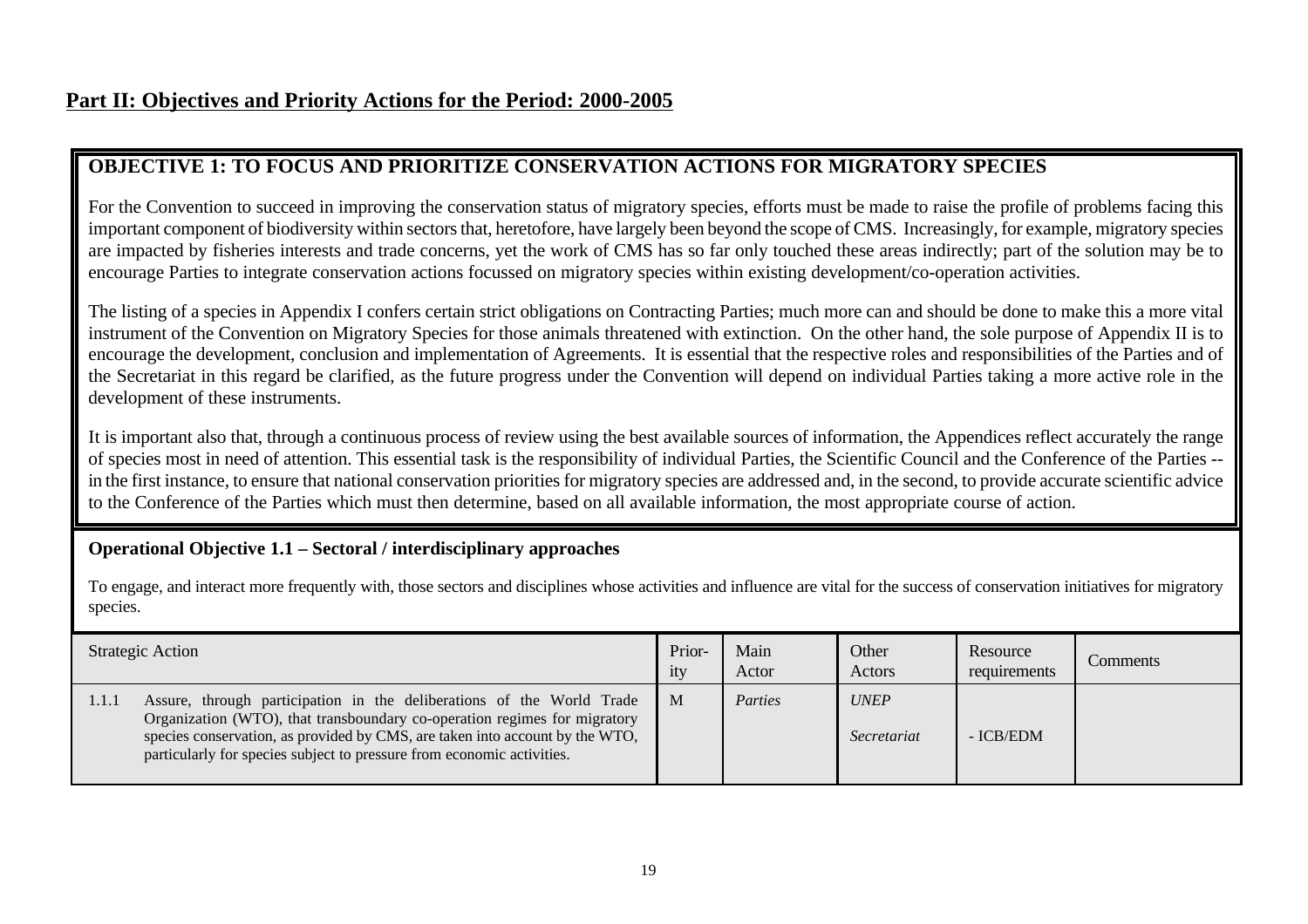| 1.1.2 | Through the institutional reforms identified elsewhere in this Strategic Plan,<br>intensify dialogue and co-operation with the fisheries sector where there are<br>known impacts on migratory species (e.g. by-catch of albatrosses, marine turtles,<br>dolphins in high seas and coastal fisheries). Commission a study to provide, in<br>the first instance, an overview of the magnitude and scope of such threats; to<br>inform and enhance awareness among decision-makers of their actual or<br>potential impacts, and to propose appropriate control mechanisms. | H             | Parties       | Secretariat     | - EDM<br>Budget: Sub-<br>contract<br>$(1 \text{ bis})$ |          |  |  |
|-------|-------------------------------------------------------------------------------------------------------------------------------------------------------------------------------------------------------------------------------------------------------------------------------------------------------------------------------------------------------------------------------------------------------------------------------------------------------------------------------------------------------------------------------------------------------------------------|---------------|---------------|-----------------|--------------------------------------------------------|----------|--|--|
| 1.1.3 | Examine, by way of a commissioned study, how the tourism industry might play<br>a more responsible role in helping to educate the public about the problems and<br>remedial measures vis-à-vis migratory species                                                                                                                                                                                                                                                                                                                                                        | M             | Secretariat   |                 | $-ICB$<br>Budget: Sub-<br>contract $(1)$               |          |  |  |
| 1.1.4 | Develop, by way of a commissioned study, proposals on how actions to conserve<br>and manage migratory species under CMS and related Agreements can be<br>included in the development-cooperation activities of bilateral, supra-national<br>and international organizations.                                                                                                                                                                                                                                                                                            | H             | Secretariat   |                 | -EDM /ICB<br>Budget: Sub-<br>contract $(2)$            |          |  |  |
|       | Operational Objective 1.2 - National and regional priorities<br>To ensure that the activities of the Convention are in line with national and regional priorities, and vice versa, and that government policies at those levels include<br>consideration of migratory species, in particular with regard to land-use planning, designation and development of reserves, development of ecological networks, and planning<br>of powerlines, fences, dams etc)                                                                                                            |               |               |                 |                                                        |          |  |  |
|       | <b>Strategic Action</b>                                                                                                                                                                                                                                                                                                                                                                                                                                                                                                                                                 | Prior-<br>ity | Main<br>Actor | Other<br>Actors | Resource<br>requirements                               | Comments |  |  |
| 1.2.1 | Prepare, for presentation to COP7, draft guidelines on the integration of<br>migratory species concerns into national and, as appropriate, regional planning,<br>including, as appropriate, texts of model legislation and action plans. Particular<br>emphasis should be given to the integrated approaches needed for the                                                                                                                                                                                                                                             | H             | Secretariat   | StC             | - ICB/EDM<br>Budget: Sub-<br>contract $(3)$            |          |  |  |
|       | maintenance of essential ecological corridors for migratory species.                                                                                                                                                                                                                                                                                                                                                                                                                                                                                                    |               |               |                 |                                                        |          |  |  |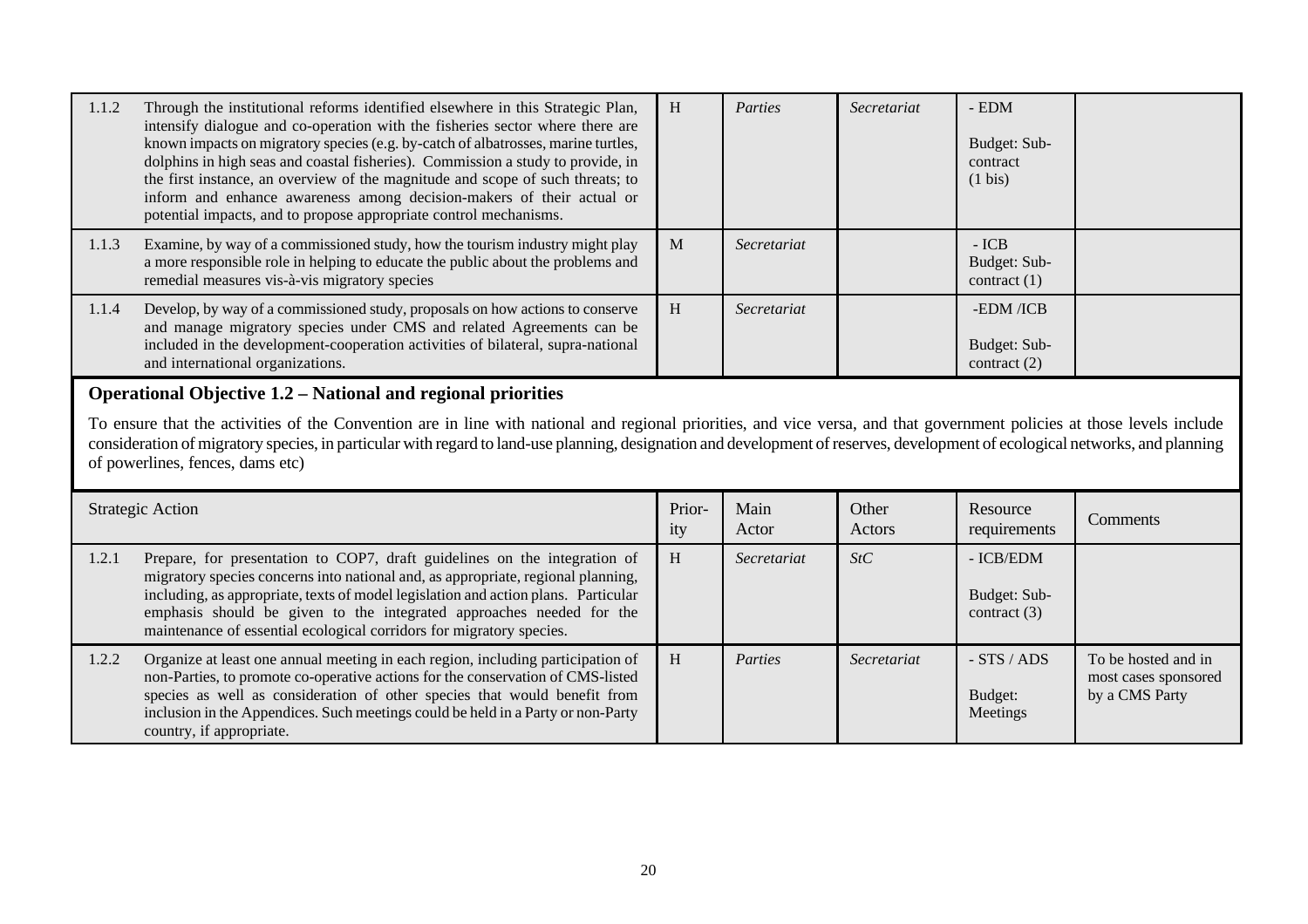| 1.2.3                               | As a contribution to the work of the CBD, and making use of national<br>monographs on biological diversity, commission case studies of how migratory<br>species are being utilised at the national level, assess the economic value of such<br>activities, and examine the potential for enhancing economic benefits through<br>sustainable utilisation (either consumptive or non-consumptive exploitation).           | H             | Parties       | Secretariat     | - STS<br>Budget: Sub-<br>contract $(4)$   | Exemplary models to<br>be developed as a first<br>step by one or two<br>Parties |  |  |
|-------------------------------------|-------------------------------------------------------------------------------------------------------------------------------------------------------------------------------------------------------------------------------------------------------------------------------------------------------------------------------------------------------------------------------------------------------------------------|---------------|---------------|-----------------|-------------------------------------------|---------------------------------------------------------------------------------|--|--|
| 1.2.4                               | Carry out impact assessments within the framework of relevant development<br>projects, to take into account the fact that the presence of migratory animals is<br>ephemeral, and that such species are particularly vulnerable to man-induced<br>environmental impacts.                                                                                                                                                 | M             | Parties       |                 | Parties                                   |                                                                                 |  |  |
| 1.2.5                               | In close co-operation with other Range States, particularly neighbouring States,<br>and taking into account commitments under other international instruments,<br>designate protected areas for the benefit of critically endangered species listed in<br>Appendix I, so that a network of critical sites or corridors is established<br>throughout the migration route of the species concerned.                       | H             | Parties       |                 | Parties                                   |                                                                                 |  |  |
| <b>Ongoing Action / Maintenance</b> |                                                                                                                                                                                                                                                                                                                                                                                                                         |               |               |                 |                                           |                                                                                 |  |  |
| 1.2.6                               | Propose species for inclusion in the CMS Appendices that reflect national and<br>regional conservation priorities, making use of such information sources as<br>national Red Data books, national biodiversity databases, and national scientific<br>expertise.                                                                                                                                                         | M             | Parties       | ScC             |                                           |                                                                                 |  |  |
|                                     | Operational Objective 1.3 – Mitigation of obstacles to migration<br>With reference to Article III, paragraph 4, of the Convention, requiring Parties to endeavour to mitigate obstacles to migration: review systematically and comprehensively<br>the special problems faced by migratory animals in relation to various obstacles to migration, and propose remedial measures that may have widespread applicability. |               |               |                 |                                           |                                                                                 |  |  |
|                                     | <b>Strategic Action</b>                                                                                                                                                                                                                                                                                                                                                                                                 | Prior-<br>ity | Main<br>Actor | Other<br>Actors | Resources                                 | Comments                                                                        |  |  |
| 1.3.1                               | With particular emphasis on Appendix I species and building on work already<br>initiated within the Scientific Council (Document UNEP/CMS/ScC 5.3),<br>examine in more depth, by way of a commissioned study, the problems posed by<br>obstacles to migration, and identify possible remedial measures through case<br>studies.                                                                                         | H             | ScC           | Secretariat     | $- STS$<br>Budget: Sub-<br>contract $(5)$ |                                                                                 |  |  |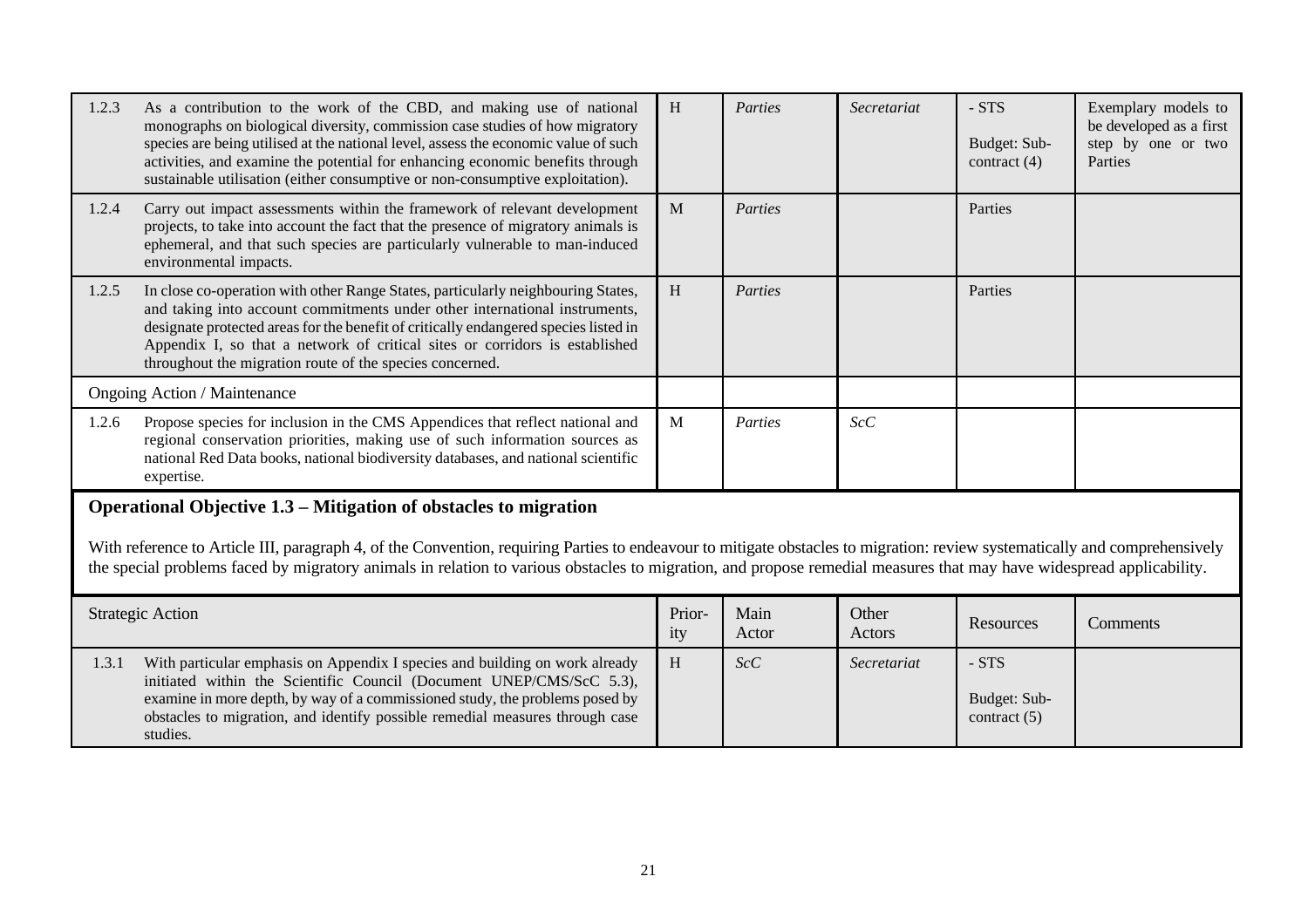## **Operational Objective 1.4 – Appendix I species**

To ensure that Appendix I reflects accurately those endangered migratory species most in need of attention; to review the conservation needs of those species systematically with a view to arriving at a prioritized plan for further action; and to have in place by COP8 concrete instruments for the protection and recovery of all "Concerted Action" species identified in Resolutions of the COP.

|       | <b>Strategic Action</b>                                                                                                                                                                                                                                                                                                                                                                                                                                                                                                                                                                                        | Prior-<br>ity | Main<br>Actor | Other<br>Actors        | Resource<br>requirements                | Comments                        |
|-------|----------------------------------------------------------------------------------------------------------------------------------------------------------------------------------------------------------------------------------------------------------------------------------------------------------------------------------------------------------------------------------------------------------------------------------------------------------------------------------------------------------------------------------------------------------------------------------------------------------------|---------------|---------------|------------------------|-----------------------------------------|---------------------------------|
| 1.4.1 | Compile or update, for consideration by the $10th$ meeting of the Scientific<br>Council and thereafter for presentation to COP7, review reports on all those<br>Appendix I species identified by previous meetings of the COP as candidates for<br>concerted action (using the format agreed in Resolution 3.2), including<br>recommendations on further measures needed to assure their protection.                                                                                                                                                                                                           | H             | ScC           | Parties<br>Secretariat | <b>Budget</b><br>- STS                  | see budget allocation           |
| 1.4.2 | Have in place, by the time of COP8, concrete plans (i.e., Action Plans or<br>Memoranda of Understanding) for the protection and recovery of all Concerted<br>Action species identified by the sixth and seventh meetings of the Conference of<br>the Parties as warranting the development of such instruments, based on the<br>review reports prepared until that time by Scientific Councillors or consultants.                                                                                                                                                                                              | H             | Parties       | Secretariat<br>ScC     | - STS<br>Budget: Sub-<br>contract $(6)$ |                                 |
|       | <b>Ongoing Action / Maintenance</b>                                                                                                                                                                                                                                                                                                                                                                                                                                                                                                                                                                            |               |               |                        |                                         |                                 |
| 1.4.3 | Submit proposals to list species that warrant inclusion in Appendix I, giving<br>attention to regions of the world and taxonomic groups currently under-<br>represented (without detracting from protection measures required in other<br>regions). Particular attention should be focused on endangered migratory species<br>that are most in need of concerted actions and which would be expected to<br>receive increased regional attention and support on account of their inclusion.<br>Assistance should be made available, upon request, to developing country Parties<br>wishing to submit proposals. | M             | Parties       | ScC                    | <b>Budget</b>                           | Consultancies<br>-- unspecified |
| 1.4.4 | Keep Appendix I under review to identify species (or populations) warranting<br>deletion from the list on grounds that they are no longer "endangered" or do not<br>qualify as being "migratory" under the Convention's definition, or for which<br>specific annotations (i.e. limiting the listing to certain populations) would be<br>desirable. Such a review might be carried out systematically for every other<br>meeting of the Conference of the Parties.                                                                                                                                              | L             | ScC           |                        |                                         |                                 |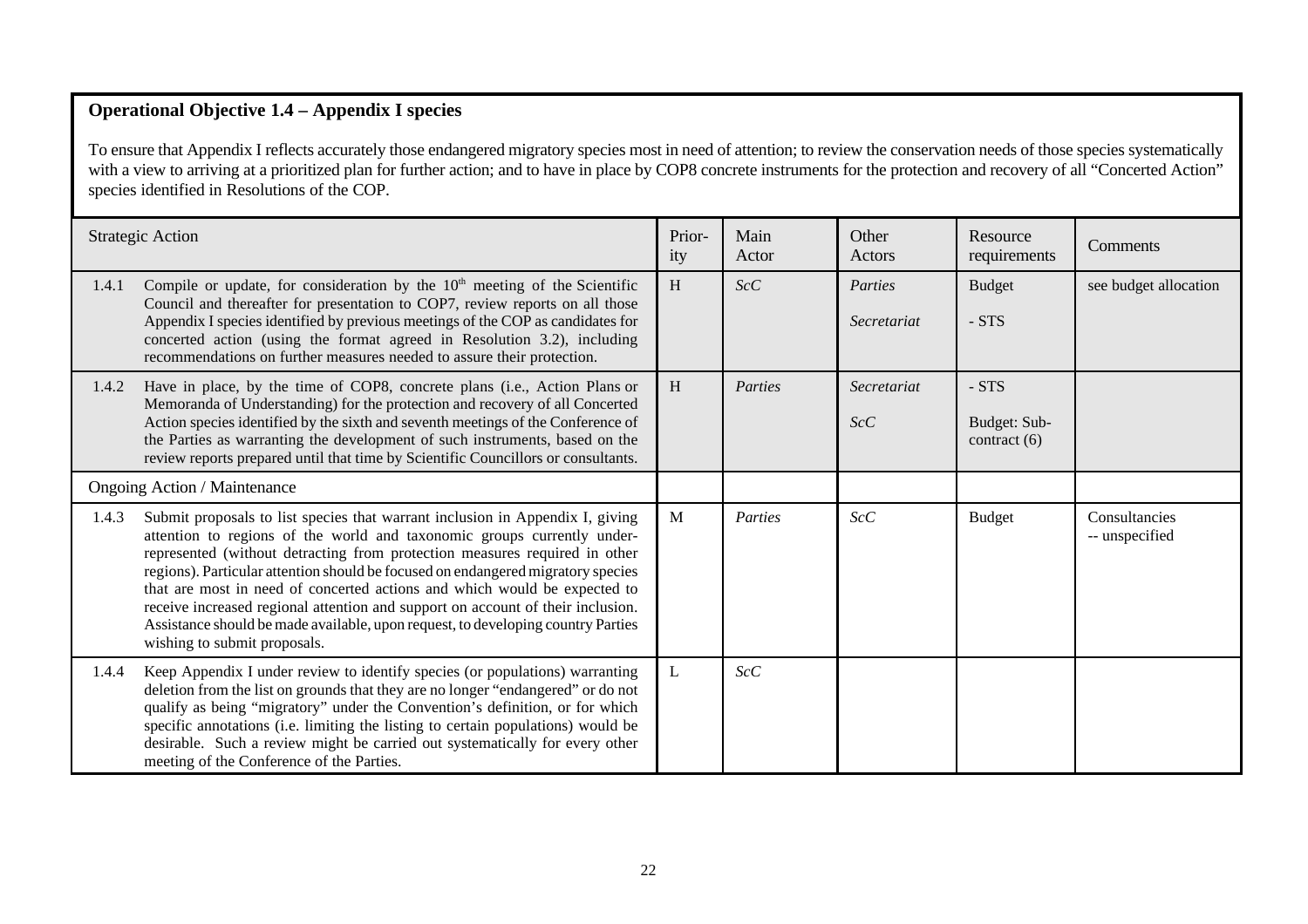# **Operational Objective 1.5 – Appendix II species**

To ensure that Appendix II reflects accurately those migratory species with an unfavourable conservation status or which would benefit from the conclusion of Agreements for their conservation; and to identify systematically those taxonomic groups which should be priorities for the development of Agreements. Parties and the Secretariat should give priority to the development of *new* Agreements, particularly in regions where CMS initiatives are not well advanced, and place less emphasis on those Agreements that are already operational (such as those in Europe).

|       | <b>Strategic Action</b>                                                                                                                                                                                                                                                                                                                                                                                                                                                                                                                                                                  | Priori<br>ty | Main<br>Actor | Other<br>Actors | Resource<br>requirements       | Comments                                                                                  |
|-------|------------------------------------------------------------------------------------------------------------------------------------------------------------------------------------------------------------------------------------------------------------------------------------------------------------------------------------------------------------------------------------------------------------------------------------------------------------------------------------------------------------------------------------------------------------------------------------------|--------------|---------------|-----------------|--------------------------------|-------------------------------------------------------------------------------------------|
| 1.5.1 | Building on the work already carried out by the Scientific Council (Document<br>UNEP/CMS/Conf.4.11 Annex 2) and other sources(e.g. Global Register of<br>Migratory Species), prepare for COP7 a report which reviews Appendix II<br>systematically to assess the necessity and potential for Agreements to be<br>elaborated for taxa already listed, and recommend priorities for their<br>development. The review should also examine what other species might be<br>included in Appendix II with a view to encouraging Parties to develop<br>Agreements for relevant taxonomic groups. | L            | ScC           | Secretariat     | - STS                          | Funding from CMS<br>budget requiring if<br>work<br>cannot be<br>undertaken by the<br>ScC. |
| 1.5.2 | Develop appropriate instruments for migratory species that are economically over-<br>exploited and for which international co-ordination and concerted action to bring<br>about sustainability is absent or under-developed.                                                                                                                                                                                                                                                                                                                                                             | M            | Parties       | ScC             | Budget: Sub-<br>contract $(7)$ | Funds may be required<br>for legal review of<br>draft instruments.                        |
|       | <b>Ongoing Action / Maintenance</b>                                                                                                                                                                                                                                                                                                                                                                                                                                                                                                                                                      |              |               |                 |                                |                                                                                           |
| 1.5.3 | Submit proposals to list species that warrant inclusion in Appendix II, giving<br>attention to regions of the world and taxonomic groups under-represented.<br>Particular attention should be given to migratory species that would benefit from<br>the preparation of an Agreement under CMS and for which a Party is interested<br>in assuming a lead role in its development. Assistance should be made available,<br>upon request, to developing country Parties wishing to submit proposals.                                                                                        | M            | Parties       | ScC             | <b>Budget</b>                  | Consultancies<br>-- unspecified                                                           |
|       | Operational Objective 1.6 – Data required for decision-making                                                                                                                                                                                                                                                                                                                                                                                                                                                                                                                            |              |               |                 |                                |                                                                                           |
|       | rende and the second contract of the second contract of the second contract of the second contract of the second                                                                                                                                                                                                                                                                                                                                                                                                                                                                         |              |               |                 |                                |                                                                                           |

To identify and secure the best available scientific data on which to base decisions regarding the inclusion or deletion of species in/from the Appendices, as well as the prioritization of conservation actions, and to maintain the accuracy of the CMS Range State list (and, therefore, its usefulness as a reference tool).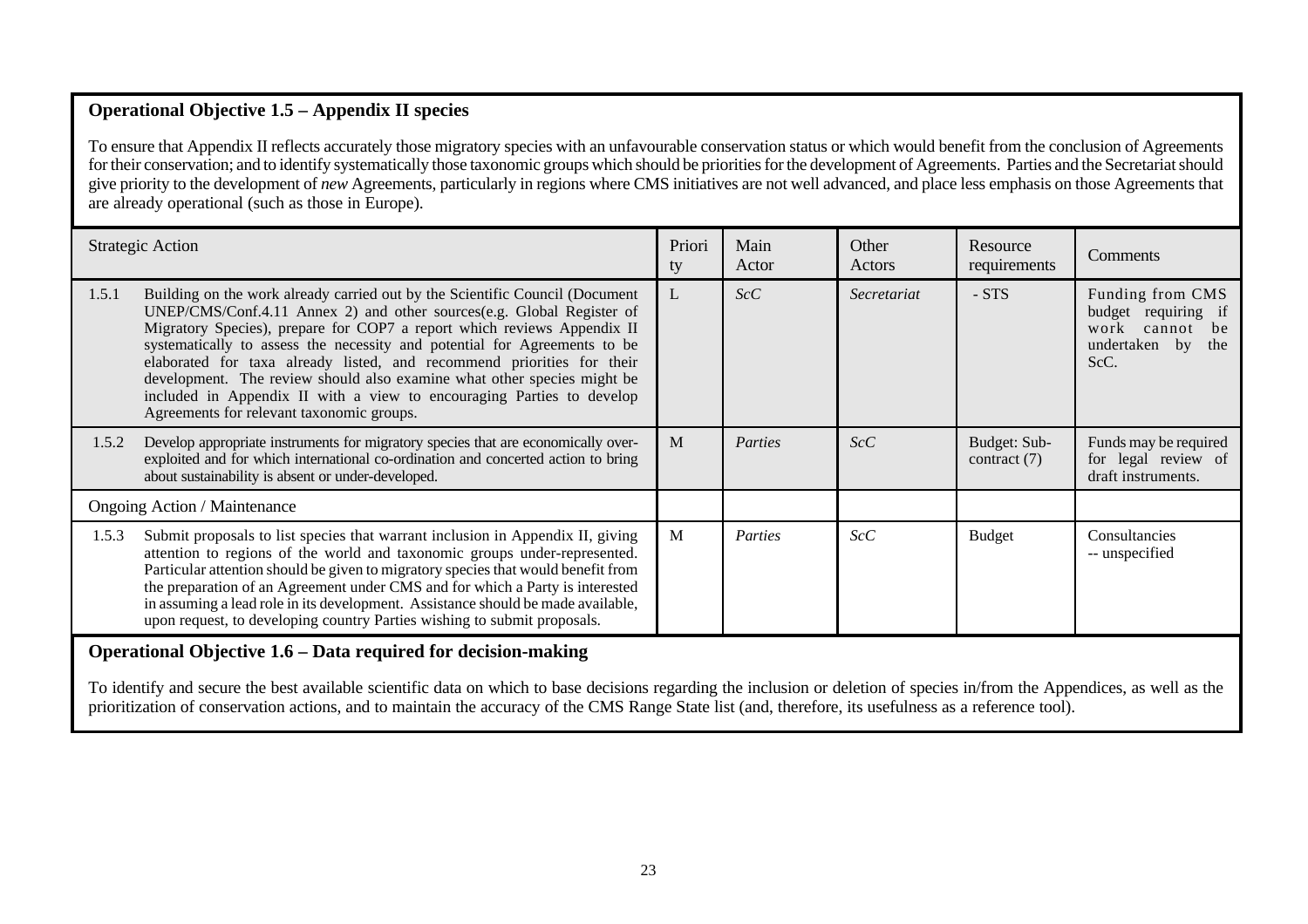|       | <b>Strategic Action</b>                                                                                                                                                                                                                                                                                                                                                                                 | Priori<br>ty | Main<br>Actor | Other<br>Actors     | Resource<br>requirements                  | Comments                                                                                           |
|-------|---------------------------------------------------------------------------------------------------------------------------------------------------------------------------------------------------------------------------------------------------------------------------------------------------------------------------------------------------------------------------------------------------------|--------------|---------------|---------------------|-------------------------------------------|----------------------------------------------------------------------------------------------------|
| 1.6.1 | Examine the feasibility of producing a global atlas to document known migration<br>routes of migratory species, including the identification of important bottlenecks                                                                                                                                                                                                                                   | M            | Secretariat   |                     | $- STS$<br>Budget: Sub-<br>contract $(8)$ |                                                                                                    |
| 1.6.2 | Use the Global Register of Migratory Species (GROMS) as a tool for facilitating<br>the implementation of CMS and provide for its completion and regular update<br>(upon receipt of a final prototype at the end of 2000).                                                                                                                                                                               | L            | Parties       | to be<br>identified | Parties                                   | Extra-budgetary<br>funding needed for<br>completion and<br>update (see also<br>separate COP paper) |
|       | Ongoing Action / Maintenance                                                                                                                                                                                                                                                                                                                                                                            |              |               |                     |                                           |                                                                                                    |
| 1.6.3 | Obtain (as necessary, for inclusion in review reports etc.) detailed information<br>on the conservation status and distribution of migratory species from CMS<br>Scientific Council experts, specialized NGOs (including those other than<br>traditional information sources such as WCMC, Wetlands International, BirdLife<br>International) as well as pertinent bibliographical sources.             | H            | ScC           | Secretariat         | - STS                                     |                                                                                                    |
| 1.6.4 | Review thoroughly, for accuracy, the CMS Range State list (making use, where<br>available, of national monographs concerning migratory species); develop<br>proposals to transform it in a more vital information tool, for example, by linking<br>its contents to databases and distribution maps associated with the CMS Web<br>site; and have the list approved regularly by the Scientific Council. | M            | ScC           | Secretariat         | - STS                                     | Concrete proposals to<br>be submitted to COP7<br>for possible funding.                             |
|       | <b>Operational Objective 1.7 – Policies on satellite telemetry</b><br>To play a more active role in the scrutiny of conservation/research projects that propose the use of satellite telemetry, particularly those involving endangered species listed<br>in Appendix I, to ensure compliance with agreed guidelines.                                                                                   |              |               |                     |                                           |                                                                                                    |
|       | <b>Strategic Action</b>                                                                                                                                                                                                                                                                                                                                                                                 | Priori<br>ty | Main<br>Actor | Other<br>Actors     | Resource<br>requirements                  | Comments                                                                                           |
| 1.7.1 | Compile, by way of a commissioned study, an overview of species and projects<br>where satellite/radio tracking has been applied, including an assessment of the<br>results achieved.                                                                                                                                                                                                                    | L            | Secretariat   | ScC                 | $- STS$<br>Budget: Sub-<br>contract (9)   |                                                                                                    |
| 1.7.2 | Finalize and circulate widely the Guidelines on the Use of Tracking Devices with<br>Endangered Migratory Species and set up a working group under the Scientific<br>Council to oversee their application and review technical progress.                                                                                                                                                                 | M            | ScC           | Secretariat         | - STS                                     |                                                                                                    |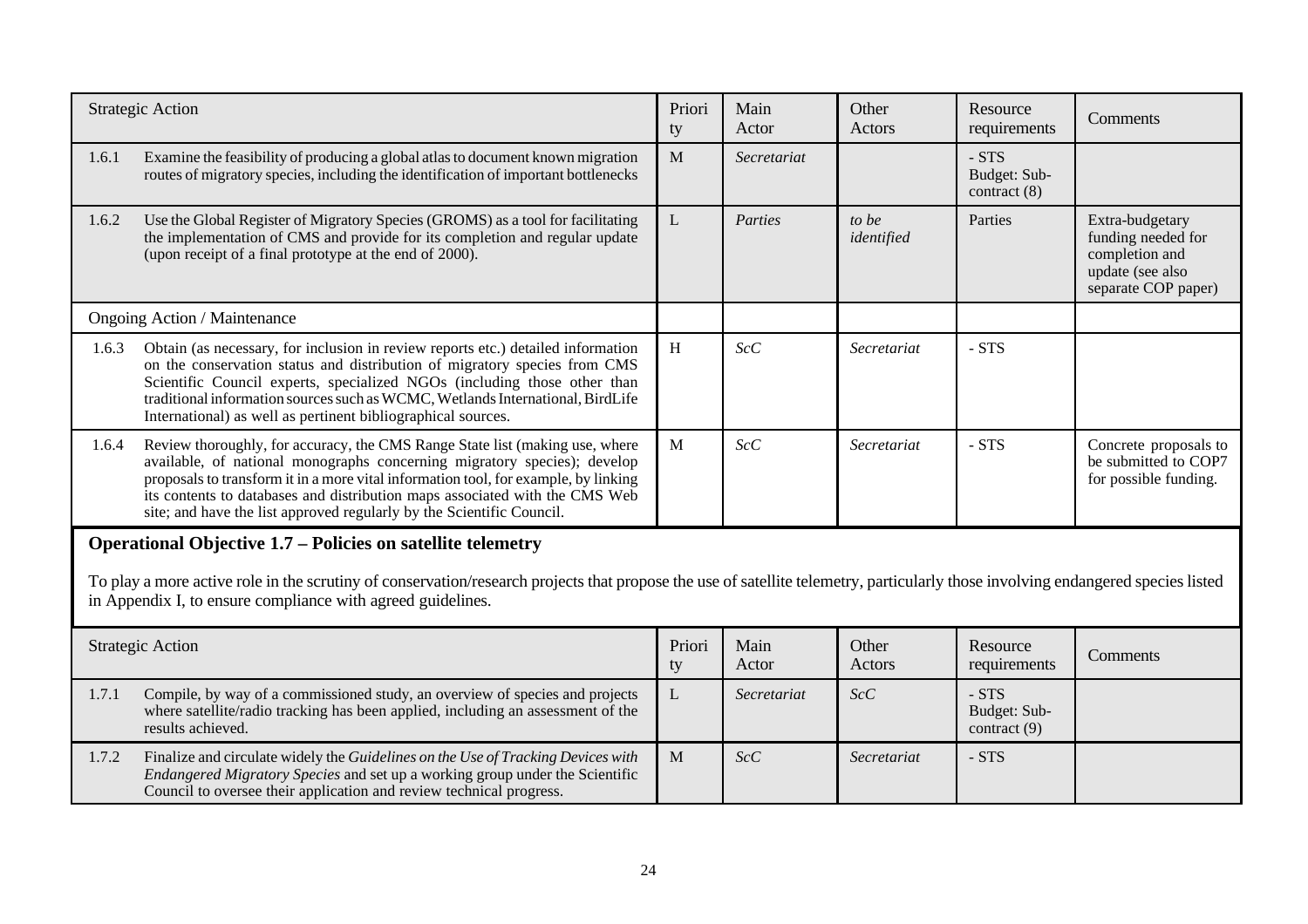# **OBJECTIVE 2: TO PROMOTE THE CONSERVATION OF MIGRATORY SPECIES INCLUDED IN MAJOR ANIMAL GROUPS LISTED IN THE CMS APPENDICES**

One of the strengths of the Convention on Migratory Species is the wide-ranging suite of measures it has at its disposal to promote the conservation of migratory species listed in the CMS Appendices. These include concerted actions for Appendix I species and various co-operative arrangements to promote the conservation of species listed in Appendix II, ranging from Action Plans and Memoranda of Understanding to formal Agreements.

The Convention's field of activity so far can be categorized as applying to four or five major groups of migratory animals: birds, marine mammals, marine turtles, bats, and other terrestrial mammals. With such a potentially large number of species to deal with, a coherent strategy is needed to prioritize the actions that might be undertaken with finite resources. While a logical starting point may be the initiation of activities at a regional level so as to build on natural affinities among Range States, it is important also to examine how these activities could be linked with one another in order to provide an efficient global framework for conserving animals with similar conservation needs around the world.

#### **Operational Objective 2.1 – Birds**

To stimulate concerted actions in favour of each of the endangered bird species listed in Appendix I and to facilitate the development and implementation of Agreements or Memoranda of Understanding to address the conservation needs of these and other migratory birds on a regional or broader scale.

|       | <b>Strategic Action</b>                                                                                                                                                                                                                                                                         | Priori<br>ty | Main<br>Actor | Other<br>Actors | Resource<br>requirements                                    | Comments                         |
|-------|-------------------------------------------------------------------------------------------------------------------------------------------------------------------------------------------------------------------------------------------------------------------------------------------------|--------------|---------------|-----------------|-------------------------------------------------------------|----------------------------------|
| 2.1.1 | Support and provide input to the Asia-Pacific Migratory Waterbird Conservation<br>Strategy (1996-2000) and future related initiatives that may lead, at an<br>appropriate time, to a formal multilateral Agreement among States of the region,<br>under the auspices of CMS.                    | H            | Parties       | Secretariat     | $-$ ADS $/$ EDM<br><b>Budget</b>                            | Consultancies<br>-- unspecified  |
| 2.1.2 | Take an active role in the development of a conservation initiative for migratory<br>waterbirds of the Central Asian-Indian flyway, in collaboration with relevant<br>intergovernmental and non-governmental partners.                                                                          | H            | Parties       | Secretariat     | $-$ STS / EDM<br>Budget: Sub-<br>contract $(10)$<br>Meeting | Other meetings<br>-- unspecified |
| 2.1.3 | Facilitate the preparation of an Agreement on the conservation of albatrosses in<br>the southern hemisphere, providing any technical and legal advice necessary for<br>it to be concluded in 2000; and, in the medium-term, examine the need and<br>potential to extend its geographical scope. | H            | Parties       | Secretariat     | $-$ ADS $/$ STS<br>Parties                                  |                                  |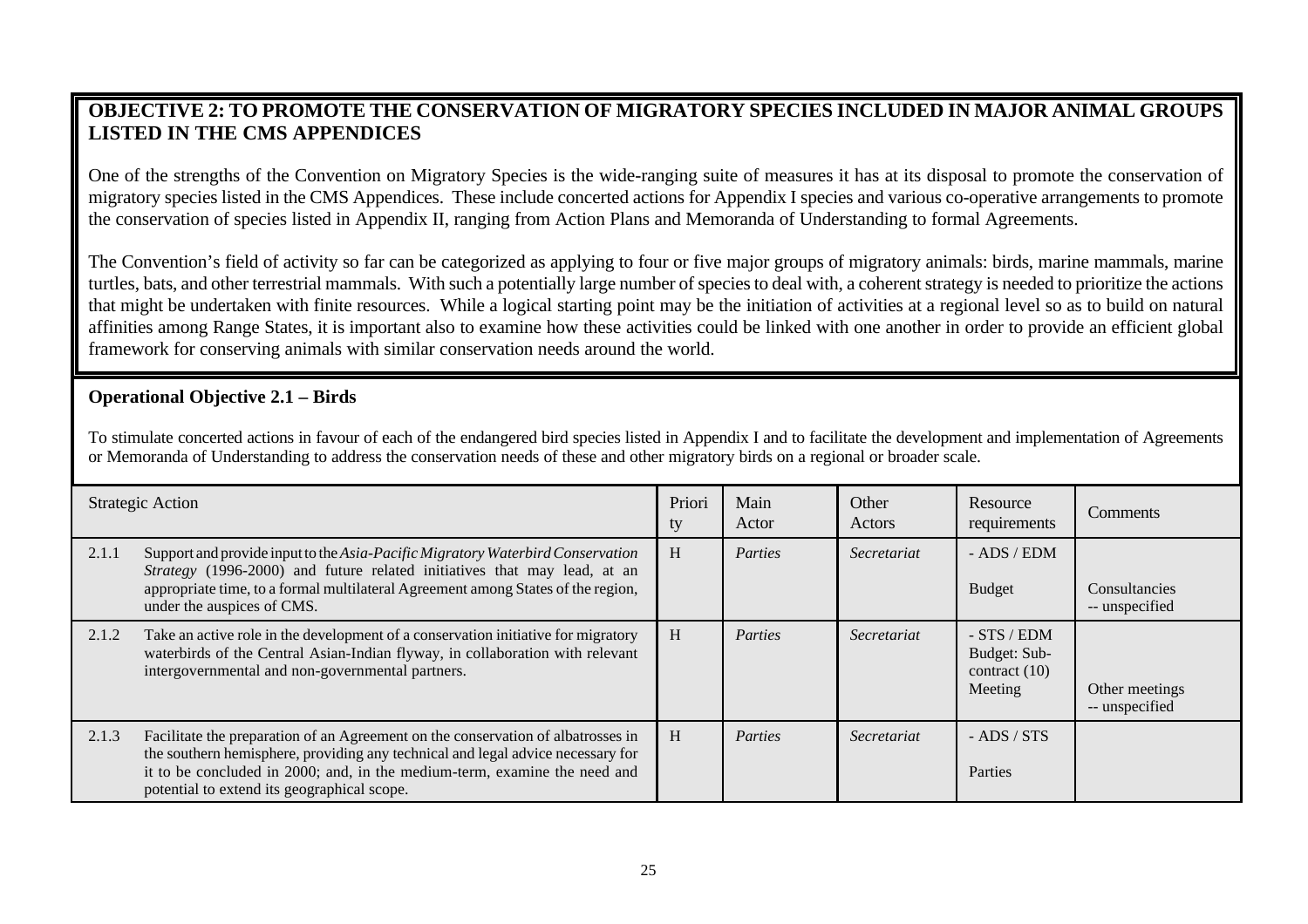| 2.1.4  | Examine and report to the Standing Committee on the necessity and potential (in<br>terms of resources, available information and expertise, and political will) for<br>various other initiatives related to migratory birds, including, for example:<br>extending the scope of the African-Eurasian Waterbird Agreement to other<br>taxonomic groups; developing Agreements for waterbirds of South America,<br>penguins, and birds of prey; and secure the necessary resources to carry out the<br>development work. | M                         | Parties | ScC<br>Secretariat | $-$ ADS $/$ STS<br>Budget: Sub-<br>contract $(11)$ |                                                                    |
|--------|-----------------------------------------------------------------------------------------------------------------------------------------------------------------------------------------------------------------------------------------------------------------------------------------------------------------------------------------------------------------------------------------------------------------------------------------------------------------------------------------------------------------------|---------------------------|---------|--------------------|----------------------------------------------------|--------------------------------------------------------------------|
|        | Ongoing Action / Maintenance                                                                                                                                                                                                                                                                                                                                                                                                                                                                                          |                           |         |                    |                                                    |                                                                    |
| 2.1.5  | Agree at each meeting of the COP a programme of concerted actions for<br>endangered migratory birds identified by the Scientific Council as priority<br>species, including project development.                                                                                                                                                                                                                                                                                                                       | $\boldsymbol{\mathrm{H}}$ | COP     | ScC                | Reserve                                            | Concrete proposals<br>expected to arise from<br>ScC deliberations. |
| 2.1.6  | Address any outstanding technical and legal matters needed to conclude separate<br>Agreements/MoUs for the conservation of the Houbara Bustard and the Great<br>Bustard (central European population), respectively; and thereafter support full<br>implementation of their provisions.                                                                                                                                                                                                                               | M                         | Parties | Secretariat        | - EDM / ADS<br>Parties                             |                                                                    |
| 2.1.7  | Continue to support the implementation of the Memorandum of Understanding<br>on the conservation of the Siberian Crane, and participate actively in a<br>comprehensive recovery programme sponsored by the GEF.                                                                                                                                                                                                                                                                                                       | M                         | Parties | Secretariat        | - ADS / EDM<br>Budget:<br>Meeting                  |                                                                    |
| 2.1.8  | Continue to support implementation of the Memorandum of Understanding for<br>the Slender-billed Curlew, in close collaboration with BirdLife International and<br>the working group set up under CMS auspices.                                                                                                                                                                                                                                                                                                        | M                         | Parties | Secretariat        | - ADS / EDM<br>Budget:<br>Meeting                  |                                                                    |
| 2.1.9  | Finalize the Memorandum of Understanding among Argentina, Bolivia, Chile<br>and Peru for the conservation and management of Andean Flamingos and put in<br>place the necessary institutional arrangements to permit its full implementation,<br>with support for local initiatives.                                                                                                                                                                                                                                   | M                         | Parties | Secretariat        | $-$ ADS $/$ STS<br>Budget:<br>Meeting?             | Other meetings<br>-- unspecified                                   |
| 2.1.10 | Finalize the Memorandum of Understanding between Argentina and Chile for<br>the conservation of the Ruddy-headed Goose, in close collaboration with<br>Wetlands International and local initiatives, and put in place the necessary<br>institutional arrangements to permit its full implementation.                                                                                                                                                                                                                  | M                         | Parties | Secretariat        | $-$ ADS $/$ STS<br>Parties                         |                                                                    |
| 2.1.11 | Finalize the Memorandum of Understanding among Botswana, Namibia and<br>South Africa for the conservation and management of Sandgrouse and put in<br>place the necessary institutional arrangements to permit its full implementation,<br>supporting local initiatives.                                                                                                                                                                                                                                               | M                         | Parties |                    | Parties                                            |                                                                    |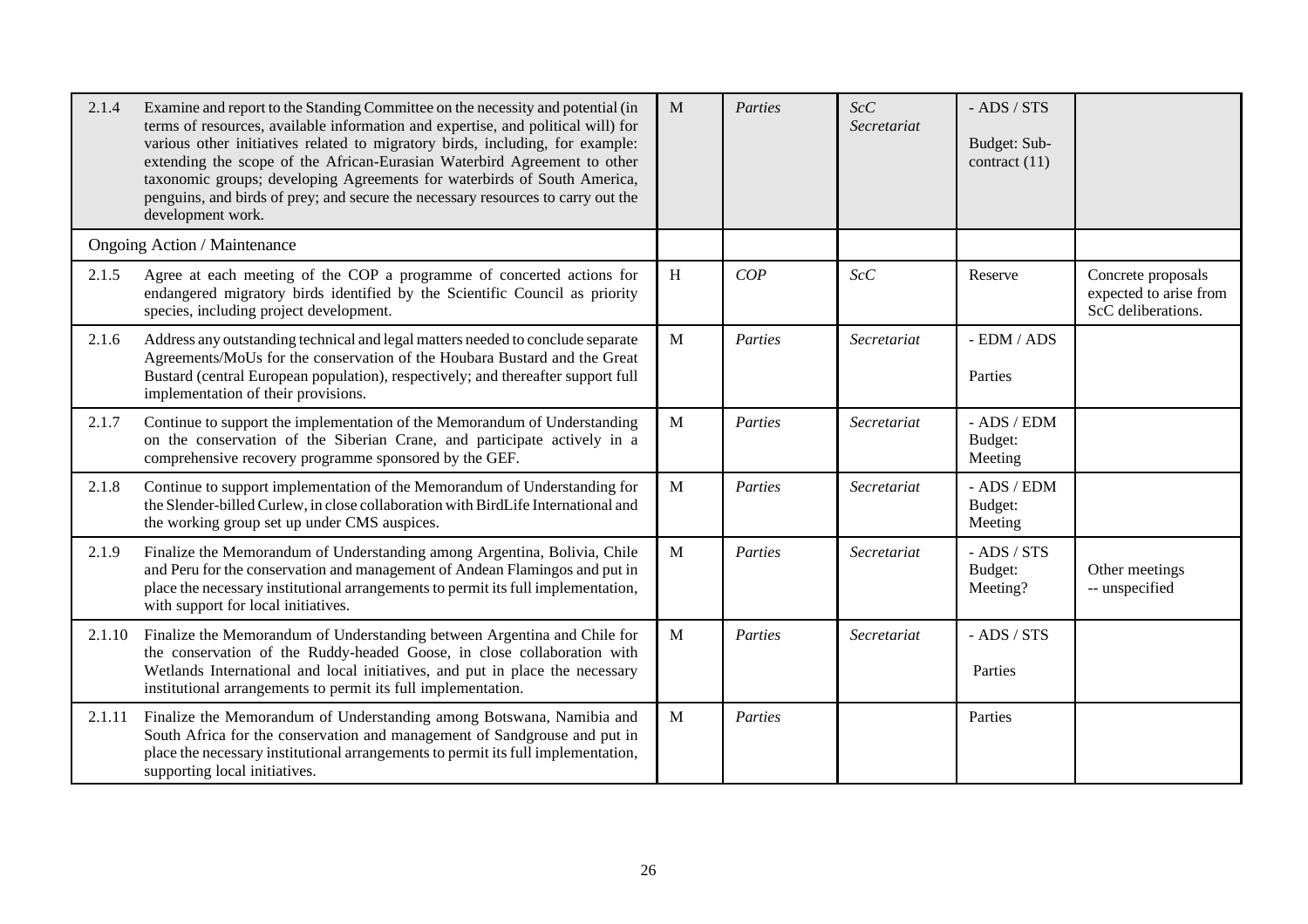#### **Operational Objective 2.2 – Marine mammals**

To stimulate concerted actions in favour of each of the endangered marine mammal species listed in Appendix I that are not adequately covered by other instruments, and to facilitate the development and implementation of Agreements to address the conservation needs of these and other marine mammals on a regional or broader scale, as appropriate. Synergies should be sought with other organizations involved with marine mammal conservation, including UNEP, and attention given to putting in place or strengthening conservation measures at the national level (without necessarily requiring the development of new Agreements).

|       | Ongoing Action / Maintenance                                                                                                                                                                                                                                                                                                                                                                                                                                                                                       | Priori<br>ty | Main<br>Actor | Other<br>Actors    | Resource<br>requirements   | Comments                                                           |
|-------|--------------------------------------------------------------------------------------------------------------------------------------------------------------------------------------------------------------------------------------------------------------------------------------------------------------------------------------------------------------------------------------------------------------------------------------------------------------------------------------------------------------------|--------------|---------------|--------------------|----------------------------|--------------------------------------------------------------------|
| 2.2.1 | Strengthen and provide sufficient funding for the programme of concerted<br>actions related specifically to the Mediterranean Monk Seal, identified as a<br>"concerted action" species in Resolution 4.2.                                                                                                                                                                                                                                                                                                          | M            | Parties       | ScC<br>Secretariat | Reserve<br>$-STS/ADS$      | Additional funds to<br>be provided by other<br>sponsors.           |
| 2.2.2 | Continue efforts to enhance research, training opportunities, community participation<br>and awareness, and communication/co-ordination among Range States with a view<br>to facilitating the eventual development of an Agreement to promote the conservation<br>of small cetaceans in West Africa. Co-ordination among Range States may be<br>facilitated by the regional representative on the Standing Committee.                                                                                              | M            | Parties       | ScC<br>Secretariat | Reserve<br>$-$ ADS $/$ STS | Concrete proposals<br>expected to arise from<br>ScC deliberations. |
| 2.2.3 | Following on from the Review of the Conservation Status of Small Cetaceans in<br>Southern South America and activities conducted in relation to the Franciscana<br>dolphin (a concerted action species), continue efforts to enhance research,<br>training opportunities, community participation and awareness, and<br>communication/co-ordination among Range States with a view to facilitating the<br>eventual development of an Agreement to promote the conservation of small<br>cetaceans in South America. | M            | Parties       | ScC<br>Secretariat | Reserve<br>$-$ ADS / STS   | Concrete proposals<br>expected to arise from<br>ScC deliberations. |
| 2.2.4 | Continue efforts to enhance research, training opportunities, community<br>participation and awareness, and communication/co-ordination among Range<br>States with a view to facilitating the development of an Agreement to promote<br>the conservation of small cetaceans in South-East Asia.                                                                                                                                                                                                                    | M            | Parties       | ScC<br>Secretariat | Reserve<br>$-$ ADS $/$ STS | Concrete proposals<br>expected to arise from<br>ScC deliberations. |
| 2.2.5 | Carry out a review of available information on the conservation status and<br>distribution of marine mammals in West Asian waters with a view to<br>recommending the most appropriate follow-up action to be taken.                                                                                                                                                                                                                                                                                                | L            | ScC           | Secretariat        | - STS<br>Reserve           | Concrete proposals<br>expected to arise from<br>ScC deliberations. |
| 2.2.6 | Support the efforts of the interim secretariat of the Agreement on the<br>Conservation of Cetaceans of the Black Sea, Mediterranean Sea and Contiguous<br>Atlantic Area to encourage Range States to ratify that Agreement; examine what<br>scientific, technical or legal analyses may be needed to facilitate implementation<br>of the Agreement as soon as it has entered into force; and review all available<br>options for secretariat arrangements.                                                         | M            | Parties       | Secretariat        | - ADS<br>Parties           | Analyses to be funded<br>by a lead country<br>from the region?     |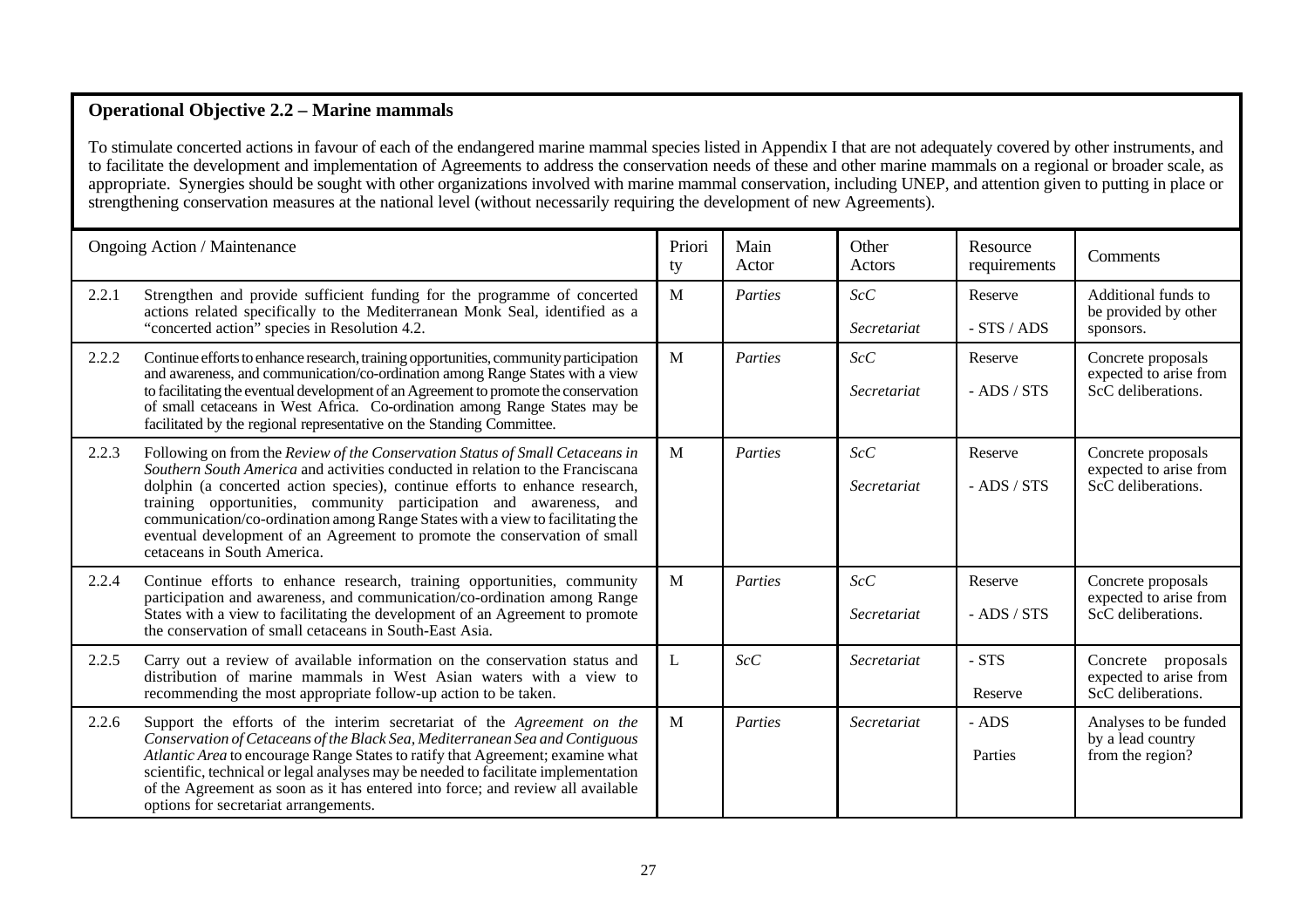#### **Operational Objective 2.3 -- Marine turtles**

Taking account of Document CMS/ScC.8/Doc.10 (Recommendations on Future CMS Activities for Marine Turtle Conservation): to stimulate concerted actions in favour of the endangered marine turtle species listed in Appendix I and to catalyse appropriate arrangements to address their conservation needs on a regional level, in such a way that these initiatives may eventually be linked to form a comprehensive global framework.

|       | <b>Strategic Action</b>                                                                                                                                                                                                                                                                                                                                                                                                              | Priori<br>ty | Main<br>Actor | Other<br>Actors    | Resource<br>requirements                         | Comments                         |
|-------|--------------------------------------------------------------------------------------------------------------------------------------------------------------------------------------------------------------------------------------------------------------------------------------------------------------------------------------------------------------------------------------------------------------------------------------|--------------|---------------|--------------------|--------------------------------------------------|----------------------------------|
| 2.3.1 | While taking measures to address issues such as by-catch in coastal and high-<br>seas fisheries, continue to strategically extend the geographic scope and range<br>of activities in which CMS is involved for the conservation of marine turtles<br>(including, where appropriate, working towards the development of<br>Agreements), taking account of the recommendations contained in [Document<br>CMS/ScC.8/Doc.10, as amended] | H            | Parties       | Secretariat        | $\mbox{-}\operatorname{EDM}$<br><b>Budget</b>    | Consultancies<br>-- unspecified  |
| 2.3.2 | Building on the series of CMS-sponsored workshops already held in the Indian<br>Ocean region, facilitate the development of one or more comprehensive<br>Agreements that will promote the conservation of marine turtles in that region,<br>in particular by enhancing training opportunities, community participation and<br>awareness, and communication/co-ordination among Range States.                                         | H            | Parties       | Secretariat        | Parties<br>$-$ EDM $/$ ADS<br>Budget:<br>Meeting | Other meetings<br>-- unspecified |
| 2.3.3 | Identify needs and opportunities to collaborate with other intergovernmental<br>bodies in the development or strengthening of an appropriate framework for the<br>conservation of marine turtles in the South-east Asia - Oceania region.                                                                                                                                                                                            | M            | Parties       | ScC<br>Secretariat | - EDM / ADS                                      |                                  |
| 2.3.4 | Co-ordinate in 2000, in collaboration with relevant governmental and non-<br>governmental bodies, the organization of the first of a series of pan-<br>Mediterranean conferences on marine turtle conservation which will help to<br>orient future regional collaboration, possibly taking the form of an Agreement<br>covering the Mediterranean Sea and contiguous waters.                                                         | H            | Secretariat   |                    | - EDM / ADS<br>Budget:<br>Meeting                |                                  |
|       | Ongoing Action / Maintenance                                                                                                                                                                                                                                                                                                                                                                                                         |              |               |                    |                                                  |                                  |
| 2.3.5 | Agree at each meeting of the COP a programme of concerted actions for marine<br>turtles identified by the Scientific Council as priority species (and for which well-<br>conceived project proposals have been prepared in advance).                                                                                                                                                                                                 | H            | Parties       | ScC<br>Secretariat | Reserve<br>- STS                                 |                                  |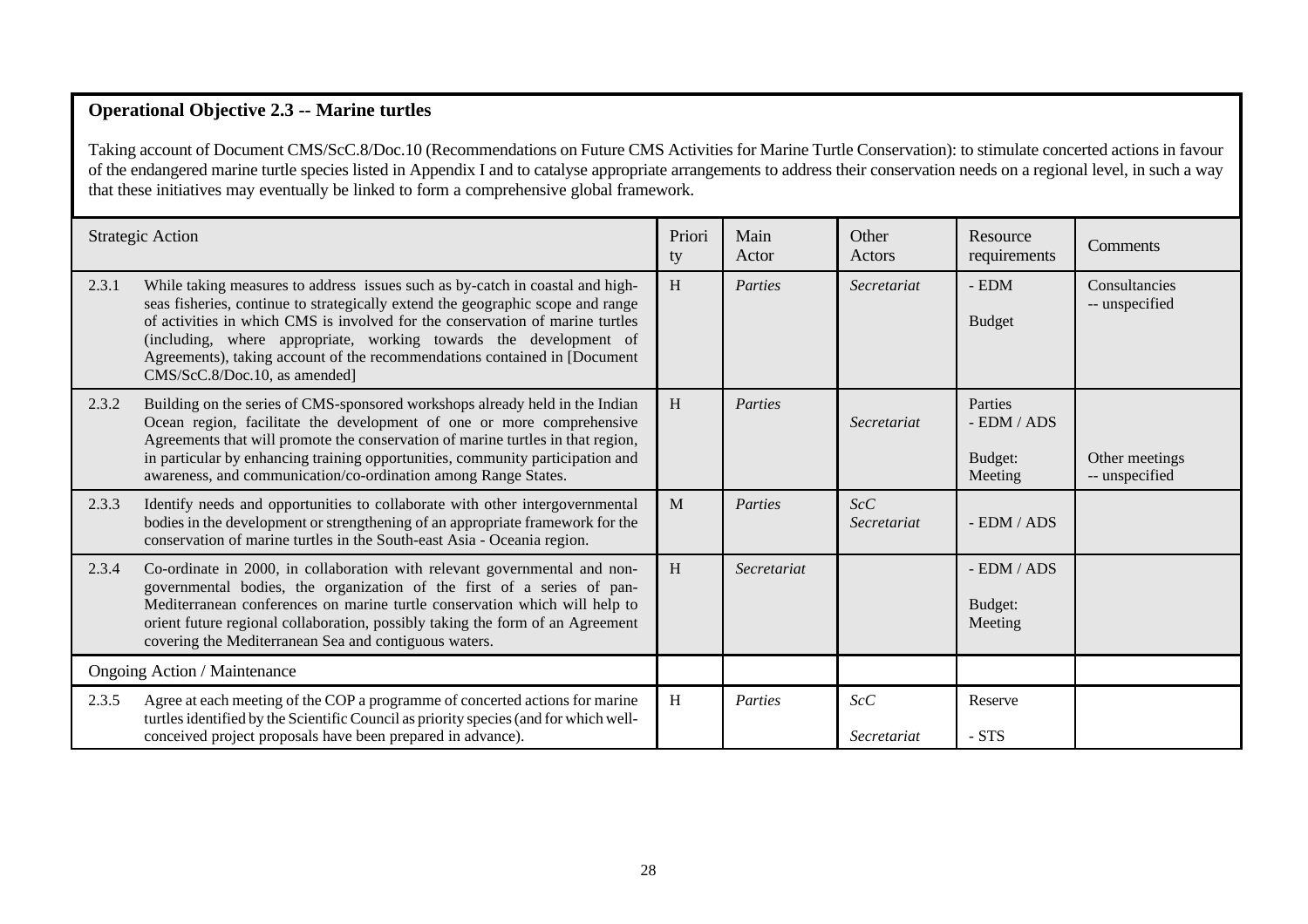| 2.3.6 | Facilitate the full implementation of the Memorandum of Understanding<br>concerning Conservation Measures for Marine Turtles of the Atlantic Coast of<br>Africa, in particular by enhancing training opportunities, community<br>participation and awareness, and communication/co-ordination among Range<br>States. In the medium-term (to 2005), examine the possibility of extending the<br>established framework across the Atlantic to link it with existing programmes<br>in the western hemisphere.                                                                                              | M            | Parties       | Secretariat        | $-$ ADS $/$ EDM<br>Budget:<br>Meeting |                                  |  |  |  |
|-------|---------------------------------------------------------------------------------------------------------------------------------------------------------------------------------------------------------------------------------------------------------------------------------------------------------------------------------------------------------------------------------------------------------------------------------------------------------------------------------------------------------------------------------------------------------------------------------------------------------|--------------|---------------|--------------------|---------------------------------------|----------------------------------|--|--|--|
|       | Operational Objective 2.4 – Terrestrial mammals (other than bats)                                                                                                                                                                                                                                                                                                                                                                                                                                                                                                                                       |              |               |                    |                                       |                                  |  |  |  |
|       | To stimulate concerted actions in favour of each of the terrestrial marine mammal species listed in Appendix I, and to facilitate the development and implementation of<br>regional Agreements to address the conservation needs of these and other terrestrial mammals, giving highest priority to the following initiatives.                                                                                                                                                                                                                                                                          |              |               |                    |                                       |                                  |  |  |  |
|       | <b>Strategic Action</b>                                                                                                                                                                                                                                                                                                                                                                                                                                                                                                                                                                                 | Priori<br>ty | Main<br>Actor | Other<br>Actors    | Resource<br>requirements              | Comments                         |  |  |  |
| 2.4.1 | Develop a proposal for an Agreement aimed at the conservation of African<br>elephants that migrate across international borders, among those Range States<br>whose conservation programmes would benefit from an appropriate institutional<br>framework.                                                                                                                                                                                                                                                                                                                                                | M            | Parties       | Secretariat        | Parties<br>$-$ ADS $/$ STS            |                                  |  |  |  |
|       | Ongoing Action / Maintenance                                                                                                                                                                                                                                                                                                                                                                                                                                                                                                                                                                            |              |               |                    |                                       |                                  |  |  |  |
| 2.4.2 | As recommended in the Djerba Declaration (February 1998), promote and support<br>implementation of the Action Plan for the Conservation and Restoration of Sahelo-<br>Saharan Antelopes, in particular through the activities of the working group<br>established for this purpose; work towards the conclusion among the Range States<br>of an Agreement for the conservation of the species concerned; and organize a<br>follow-up meeting to review progress. In the meantime, initiate or support concrete<br>field projects aimed at the reintroduction and conservation of the species concerned. | $\mathbf{M}$ | Parties       | ScC<br>Secretariat | - EDM / ADS<br>Budget:<br>Meeting     | Other meetings<br>-- unspecified |  |  |  |
| 2.4.3 | Continue efforts to consult and conclude a Memorandum of Understanding for<br>the conservation and management of ungulates of the Arabian peninsula.                                                                                                                                                                                                                                                                                                                                                                                                                                                    | M            | Parties       | Secretariat        | Parties<br>- ADS / EDM                |                                  |  |  |  |
| 2.4.4 | Explore and consult with Range States, IGOs, specialised NGOs and bilateral<br>agencies of developed countries possibilities to assist in the recovery and<br>conservation (including sustainable use) of central Asian migratory wild<br>herbivores.                                                                                                                                                                                                                                                                                                                                                   | $\mathbf{M}$ | Secretariat   |                    | $-STS$<br><b>Budget</b>               | Consultancies<br>-- unspecified  |  |  |  |
| 2.4.5 | Support ongoing activities between Argentina and Chile for the conservation of<br>the South American Huemul, and stimulate the development of a Memorandum<br>of Understanding for a more coordinated international management of this<br>endangered deer.                                                                                                                                                                                                                                                                                                                                              | $\mathbf{M}$ | Parties       | Secretariat        | Parties<br>$-$ ADS $/$ STS            |                                  |  |  |  |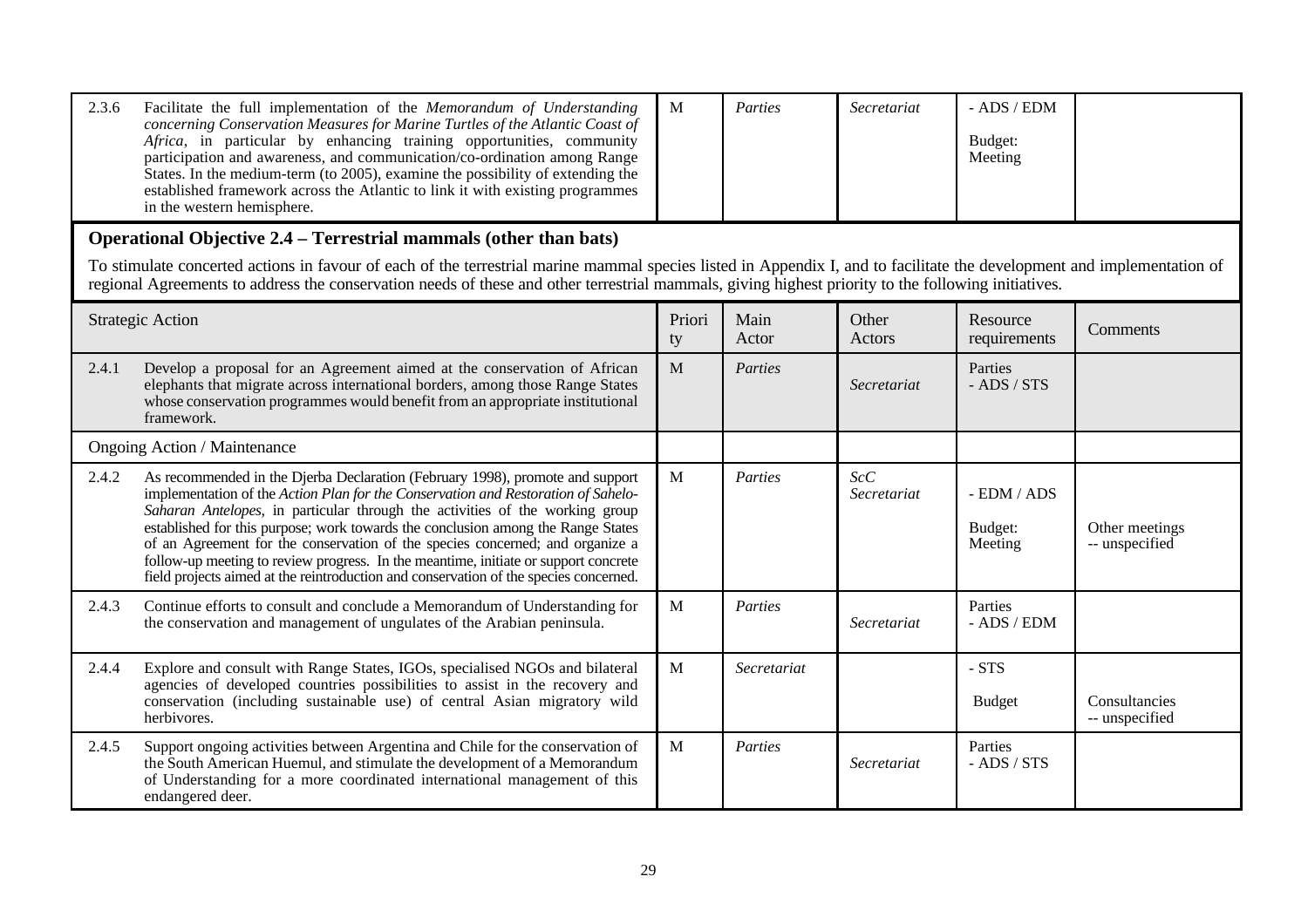# **Operational Objective 2.5 – Bats**

To stimulate concerted actions in favour of any endangered bat species listed in Appendix I and identified as a priority for concerted action, and explore needs and opportunities to develop Agreements for the conservation of bats outside of Europe.

|       | <b>Strategic Action</b>                                                                                                                                                                                                                                                                                       | Priori<br>ty | Main<br>Actor   | Other<br>Actors     | Resource<br>requirements                   | Comments |  |  |
|-------|---------------------------------------------------------------------------------------------------------------------------------------------------------------------------------------------------------------------------------------------------------------------------------------------------------------|--------------|-----------------|---------------------|--------------------------------------------|----------|--|--|
| 2.5.1 | Prepare for COP7, in collaboration with the Scientific Council, the Eurobats<br>secretariat and bat specialists, an assessment of the need and potential to develop<br>further Agreements or other mechanisms to conserve bats in regions other than<br>Europe.                                               | $\mathbf{M}$ | Parties         | Secretariat<br>ScC  | $- STS$<br>Budget: Sub-<br>contract $(12)$ |          |  |  |
|       | <b>Operational Objective 2.6 – Other taxa</b><br>To ensure that appropriate consideration is given to other taxonomic groups traditionally not covered within the framework of CMS.                                                                                                                           |              |                 |                     |                                            |          |  |  |
|       | <b>Strategic Action</b>                                                                                                                                                                                                                                                                                       | Priori<br>ty | Main<br>Actor   | Other<br>Actors     | Resource<br>requirements                   | Comments |  |  |
| 2.6.1 | Explore other taxonomic groups (such as migratory fish, invertebrates etc.) listed<br>in the Appendices to determine whether or not their conservation requirements<br>are adequately addressed by other instruments and, if not, whether CMS can play<br>a useful role in their conservation and management. | L            | ScC<br>Parties? | to be<br>identified | Budget: Sub-<br>contract $(13)$            |          |  |  |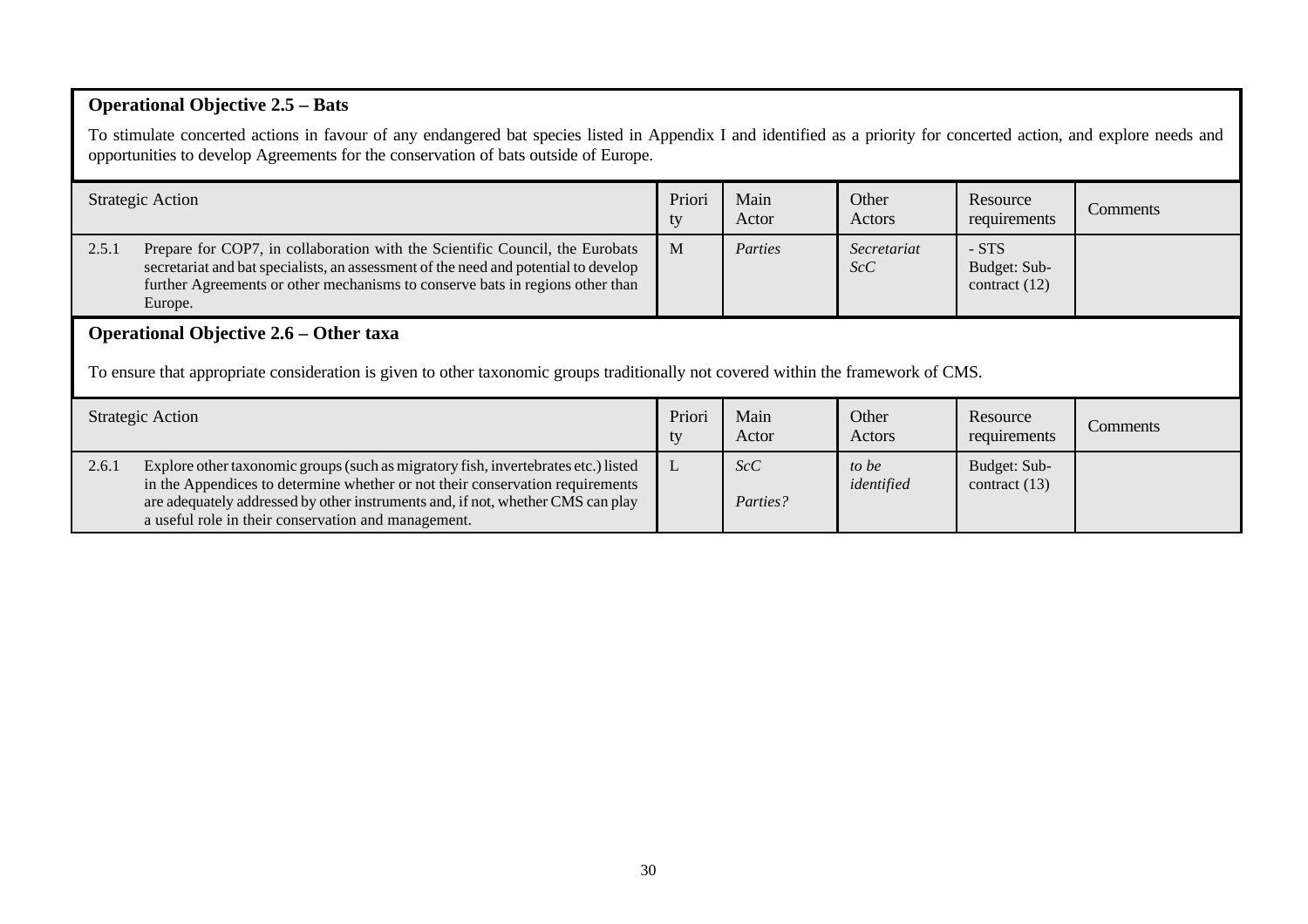# **OBJECTIVE 3: TO FACILITATE AND IMPROVE IMPLEMENTATION OF THE CONVENTION**

The text of the Convention recognizes that each Party is responsible for the conservation of migratory animals occurring within or passing through its national jurisdiction. This principle is embodied in the provisions of Appendix I which spell out the strict protection to be provided to endangered species, in particular. According to Article III(4), Range States shall endeavour to undertake habitat conservation and restoration, prevention or removal of impediments to migration, and the control of other detrimental factors. Moreover, Parties are obliged under Article III(5) to prohibit the taking of such species, with few exceptions. Resolutions 3.2, 4.2 and 5.1 complement these general provisions by calling for the preparation of "review reports" on selected Appendix I species that may make more specific recommendations for "concerted actions". These reports may, for example, demonstrate areas in which national legislation requires strengthening or where enforcement of the prohibition on " taking" needs to be tightened. They may also identify areas where basic research and monitoring is needed or where training programmes and specific measures for the conservation or rehabilitation of habitat would be beneficial.

For the most part, however, the Convention on Migratory Species is implemented through the specialized Agreements developed under its auspices. Parties are encouraged to conclude such instruments for species with an unfavourable conservation status and which would benefit from international co-operation. It is clear, from the guidance provided in the Convention text as to what each of these Agreements should include, that the obligations of Parties regarding the conservation of migratory species passing through their territory may ultimately be far-reaching. Although it may take a while for all of these building blocks of the Convention to be put in place, Parties should already be working towards ensuring that their internal mechanisms can deal effectively with the basic requirements of the Convention.

# **Operational Objective 3.1 -- Legislation and Programming**

To ensure that legislation and corresponding regulations needed to underpin the Convention's implementation on a national level are comprehensive and coherent.

|       | <b>Strategic Action</b>                                                                                                                                                                                                                                                                                                                                            | Priori<br>ty | Main<br>Actor | Other<br>Actors | Resource<br>requirements | Comments |
|-------|--------------------------------------------------------------------------------------------------------------------------------------------------------------------------------------------------------------------------------------------------------------------------------------------------------------------------------------------------------------------|--------------|---------------|-----------------|--------------------------|----------|
| 3.1.1 | Review and revise, as necessary, national legislation to ensure that it addresses<br>the obligations under the Convention with respect to endangered species listed<br>in Appendix I as well as species that are the object of CMS Agreements. As a<br>first priority, remedy deficiencies in respect of Appendix I species, and report<br>any amendments to COP7. | H            | Parties       |                 | Parties                  |          |
| 3.1.2 | Develop and keep under review guidelines on legislation and implementation,<br>as well as other useful material, including case studies, in order to give guidance<br>to new Parties on best practices for administering CMS and its associated<br>Agreements.                                                                                                     | M            | Secretariat   | Parties         | $-$ EDM                  |          |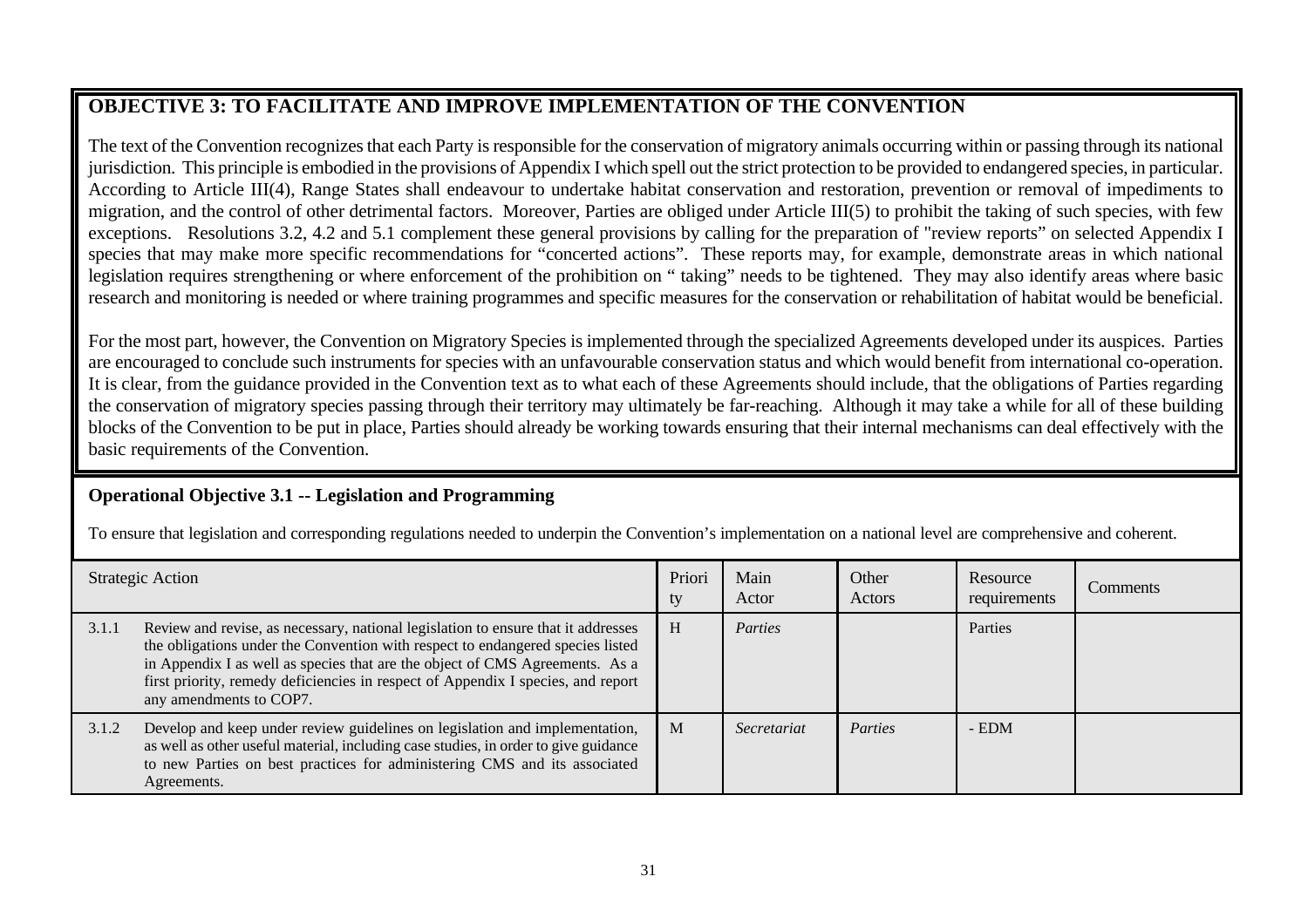## **Operational Objective 3.2 – National administrative structures**

To ensure that, at the national level, the conservation requirements of species covered by CMS are addressed adequately and consistently within the framework of existing administrative arrangements.

|       | <b>Strategic Action</b>                                                                                                                                                                                                                                                                                                                                                                                          | Priori<br>ty | Main<br>Actor | Other<br>Actors | Resource<br>requirements | Comments |  |  |
|-------|------------------------------------------------------------------------------------------------------------------------------------------------------------------------------------------------------------------------------------------------------------------------------------------------------------------------------------------------------------------------------------------------------------------|--------------|---------------|-----------------|--------------------------|----------|--|--|
| 3.2.1 | Examine existing institutional responsibilities for biodiversity conservation to<br>ensure that adequate resources are channelled towards the conservation of<br>migratory species and the habitats on which they depend.                                                                                                                                                                                        | M            | Parties       |                 | Parties                  |          |  |  |
| 3.2.2 | Where jurisdictional responsibilities coincide, establish interdepartmental/inter-<br>ministerial committees that bring together viewpoints of the different sectors<br>concerned (e.g. environment, agriculture, fisheries etc) and facilitate the<br>exchange of information among them or, alternatively, add a CMS component<br>to existing national committees (such as those created for CBD, Ramsar etc.) | H            | Parties       |                 | Parties                  |          |  |  |
| 3.2.3 | Participate in, and consider extending financial support to, regional conservation<br>networks formed by non-governmental organizations, which might eventually<br>be formalised into regional agreements under CMS if this would improve the<br>effectiveness of conservation actions.                                                                                                                          | L            | Parties       |                 | Parties                  |          |  |  |
|       | <b>Ongoing Action / Maintenance</b>                                                                                                                                                                                                                                                                                                                                                                              |              |               |                 |                          |          |  |  |
| 3.2.4 | Ensure that Focal Points (individuals rather than institutions) and successors are<br>appointed speedily to deal with CMS matters over the longer-term; appoint<br>alternates, as necessary, especially where fields of interest of CMS may cross<br>many sectors; and apprise the Secretariat of any changes as soon as possible.                                                                               | M            | Parties       |                 |                          |          |  |  |
|       | <b>Operational Objective 3.3 – Capacity building</b>                                                                                                                                                                                                                                                                                                                                                             |              |               |                 |                          |          |  |  |
|       | To develop the capacity of national institutions, particularly those in developing countries, to implement the provisions of the Convention. In carrying out this objective,<br>industrialized countries should establish or extend partnerships with developing countries, preferably on a regional basis where natural affinities exist.                                                                       |              |               |                 |                          |          |  |  |
|       | <b>Strategic Action</b>                                                                                                                                                                                                                                                                                                                                                                                          | Priori<br>ty | Main<br>Actor | Other<br>Actors | Resource<br>requirements | Comments |  |  |
| 3.3.1 | Develop, as soon as possible after accession, a short- to medium-term<br>programme of work aimed at putting the Convention's implementation on a<br>sound footing, and evaluate capacity-building requirements in relation to this.                                                                                                                                                                              | H            | Parties       |                 | Parties                  |          |  |  |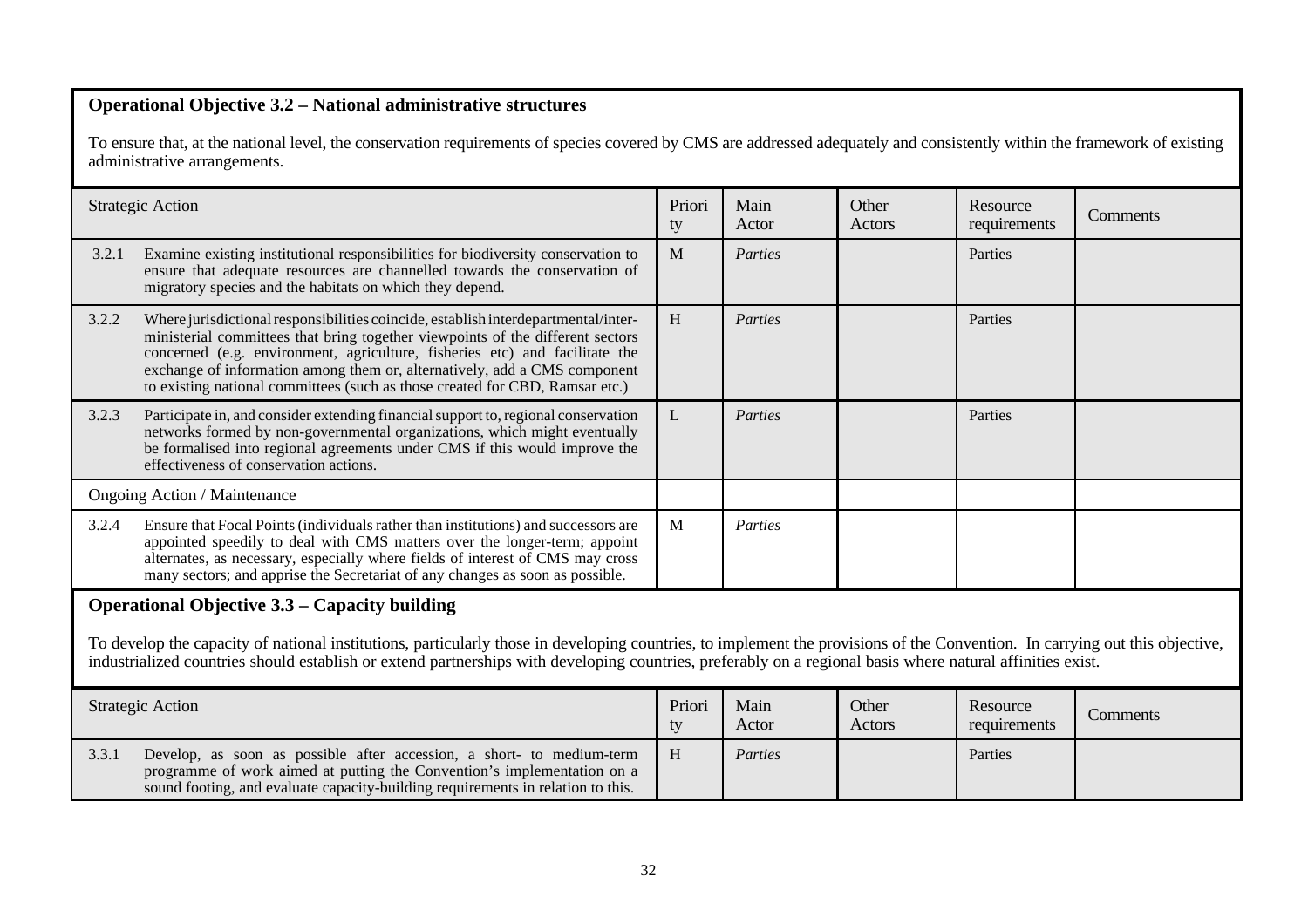| 3.3.2 | Identify what training opportunities in the field of conservation might be carried<br>out through bilateral arrangements as part of an ongoing programme of support<br>to developing countries, especially where traditional intergovernmental<br>relationships exist. This activity should aim to strengthen the technical and<br>scientific knowledge of CMS focal points and councillors in the area of wildlife<br>management and taxonomy. | L            | Parties       |                   | Parties                                  |                                                       |  |  |
|-------|-------------------------------------------------------------------------------------------------------------------------------------------------------------------------------------------------------------------------------------------------------------------------------------------------------------------------------------------------------------------------------------------------------------------------------------------------|--------------|---------------|-------------------|------------------------------------------|-------------------------------------------------------|--|--|
| 3.3.3 | Support existing NGO-based activities and encourage the extension of<br>conservation programmes that complement governmental initiatives, where such<br>schemes can be delivered more cost-effectively.                                                                                                                                                                                                                                         | L            | Parties       |                   | Parties                                  |                                                       |  |  |
|       | <b>Ongoing Action / Maintenance</b>                                                                                                                                                                                                                                                                                                                                                                                                             |              |               |                   |                                          |                                                       |  |  |
| 3.3.4 | Work together with each new Party, as soon as possible after their accession to<br>CMS, to advise, answer queries and offer suggestions as regards implementation<br>of the Convention.                                                                                                                                                                                                                                                         | H            | Secretariat   | Parties           | $-$ EDM $/$ ICB                          |                                                       |  |  |
| 3.3.5 | Develop a pilot project for training that would permit new focal points and<br>regional Standing Committee members to visit the CMS Secretariat in order to<br>articulate national conservation priorities, to become more familiar with the<br>mechanics of the Convention, and to gather information needed to help their<br>efforts to recruit new Parties from their respective regions.                                                    | L            | Parties       | Secretariat       | $-ICB$                                   | Extra-budgetary<br>funding: ca. \$15,000<br>per annum |  |  |
| 3.3.6 | Facilitate, organize, and/or co-sponsor training workshops and training materials<br>with potential wide application (e.g. conservation techniques manuals, video-<br>taped training seminars, identification posters, etc.), especially in co-operation<br>with specialized intergovernmental and non-governmental organizations.                                                                                                              | $\mathbf{M}$ | Parties       | Secretariat       | $-ICB$<br><b>Budget</b>                  | Information materials                                 |  |  |
|       | <b>Operational Objective 3.4 – Participation</b><br>To enhance public support for conservation initiatives by encouraging stake-holder participation in the planning processes and ensuring equitable sharing of the benefits<br>accruing from sustainable utilisation.                                                                                                                                                                         |              |               |                   |                                          |                                                       |  |  |
|       | <b>Strategic Action</b>                                                                                                                                                                                                                                                                                                                                                                                                                         | Priori<br>ty | Main<br>Actor | Other<br>Actors   | Resource<br>requirements                 | Comments                                              |  |  |
| 3.4.1 | Commission as a first step, for review at COP7, case studies of successful<br>community participation programmes in Parties (and non-Parties) to CMS, for<br>each of the main taxonomic groups covered by the Convention.                                                                                                                                                                                                                       | H            | Secretariat   | $-ICB$<br>Parties | Budget: Sub-<br>contract (14)<br>Meeting |                                                       |  |  |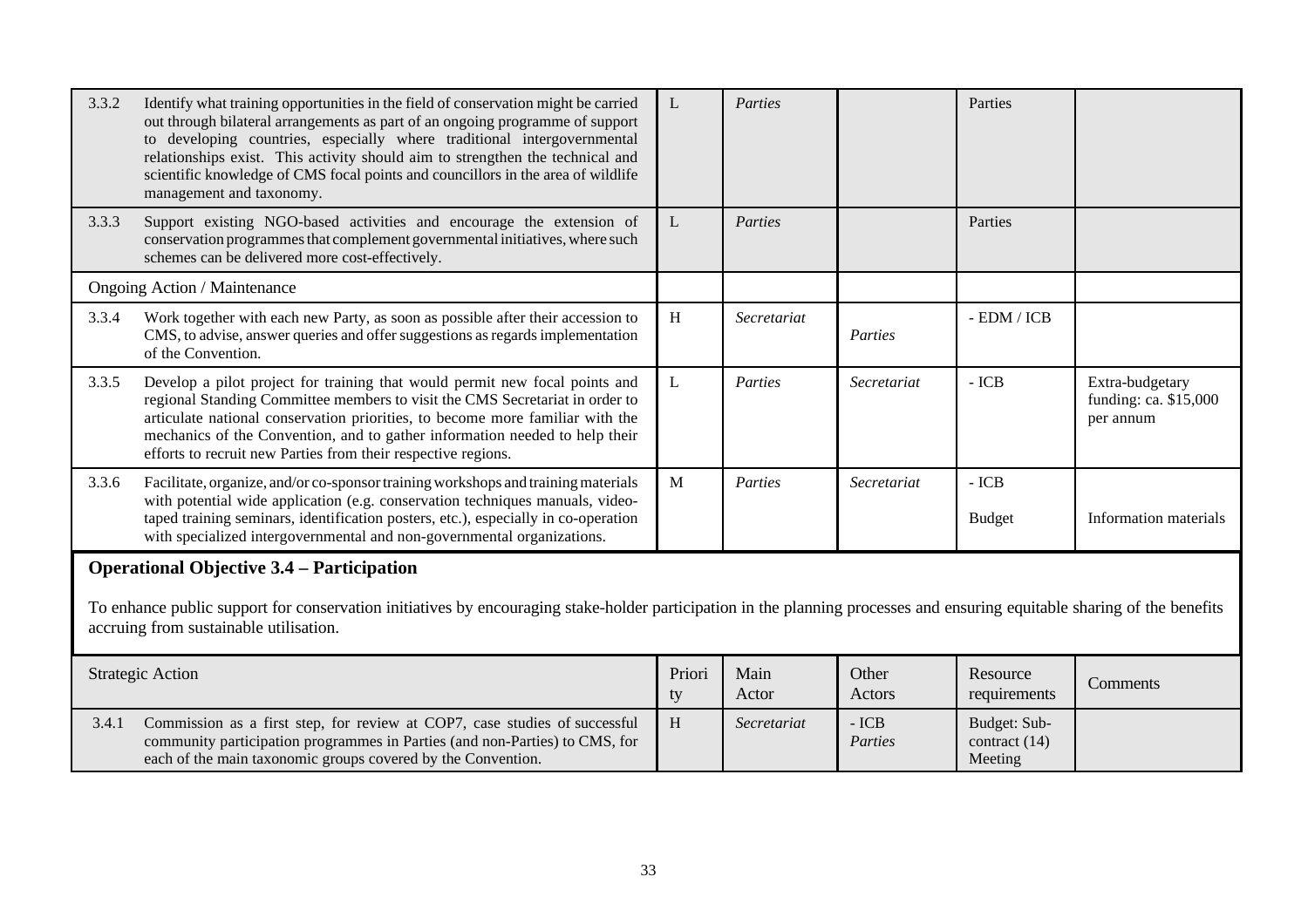# **Operational Objective 3.5 – Networking**

To broaden the base of support for regional conservation efforts by inviting non-Parties to participate in CMS-related activities.

|                                                                                                                                                                                                                                                                                                  | Ongoing Action / Maintenance                                                                                                                                                                                                                                                                                                                                                                                                                                           | Priori<br>ty | Main<br>Actor | Other<br>Actors | Resource<br>requirements                      | Comments                            |  |  |  |
|--------------------------------------------------------------------------------------------------------------------------------------------------------------------------------------------------------------------------------------------------------------------------------------------------|------------------------------------------------------------------------------------------------------------------------------------------------------------------------------------------------------------------------------------------------------------------------------------------------------------------------------------------------------------------------------------------------------------------------------------------------------------------------|--------------|---------------|-----------------|-----------------------------------------------|-------------------------------------|--|--|--|
| 3.5.1                                                                                                                                                                                                                                                                                            | Organize ad hoc regional meetings to promote collaboration on conservation of<br>CMS-listed species, and invite selected non-Parties to participate as observers<br>where their involvement is important to the overall conservation strategy.                                                                                                                                                                                                                         | M            | Parties       | Secretariat     | $-$ ADS / ICB<br>Parties                      | See also Actions 1.2.2<br>and 4.1.3 |  |  |  |
|                                                                                                                                                                                                                                                                                                  | <b>Operational Objective 3.6 – Reporting</b>                                                                                                                                                                                                                                                                                                                                                                                                                           |              |               |                 |                                               |                                     |  |  |  |
| To improve reporting by Contracting Parties to enable an objective assessment of progress in the Convention's overall implementation; to provide feedback to Parties that<br>is more responsive to their needs; and to harmonize reporting requirements across biodiversity-related Conventions. |                                                                                                                                                                                                                                                                                                                                                                                                                                                                        |              |               |                 |                                               |                                     |  |  |  |
|                                                                                                                                                                                                                                                                                                  | <b>Strategic Action</b>                                                                                                                                                                                                                                                                                                                                                                                                                                                | Priori<br>ty | Main<br>Actor | Other<br>Actors | Resource<br>requirements                      | Comments                            |  |  |  |
| 3.6.1                                                                                                                                                                                                                                                                                            | Review and evaluate the reports submitted by Parties and, using information<br>from other sources as well, to prepare a comprehensive report for the COP on the<br>status and population trends for selected species, and conservation measures<br>undertaken by the Parties and non-Party Range States (which could be forwarded<br>as a CMS input to any assessment required by Convention on Biological<br>Diversity in respect of migratory species conservation). | H            | Secretariat   |                 | $-STS/ICB$<br>Budget: Sub-<br>contract $(15)$ |                                     |  |  |  |
| 3.6.2                                                                                                                                                                                                                                                                                            | Evaluate, for COP7, the existing Party report formats and, taking account of<br>previous analyses of the reports themselves, make recommendations as to how<br>they might be modified to elicit the kind of information needed for monitoring<br>of implementation and decision-making. Aspects of this analysis should feed<br>into ongoing work of the five main biodiversity-related conventions to streamline<br>and harmonize reporting requirements of Parties.  | H            | Secretariat   |                 | - EDM / ICB                                   |                                     |  |  |  |
|                                                                                                                                                                                                                                                                                                  | Ongoing Action / Maintenance                                                                                                                                                                                                                                                                                                                                                                                                                                           |              |               |                 |                                               |                                     |  |  |  |
| 3.6.3                                                                                                                                                                                                                                                                                            | To supplement national reporting, develop questionnaires, where appropriate, to<br>solicit specialized information from Parties on the conservation status of<br>particular taxonomic groups at a national and regional level which may be useful<br>for prioritizing conservation actions.                                                                                                                                                                            | M            | Secretariat   | Parties         | $-ICB / STS$                                  |                                     |  |  |  |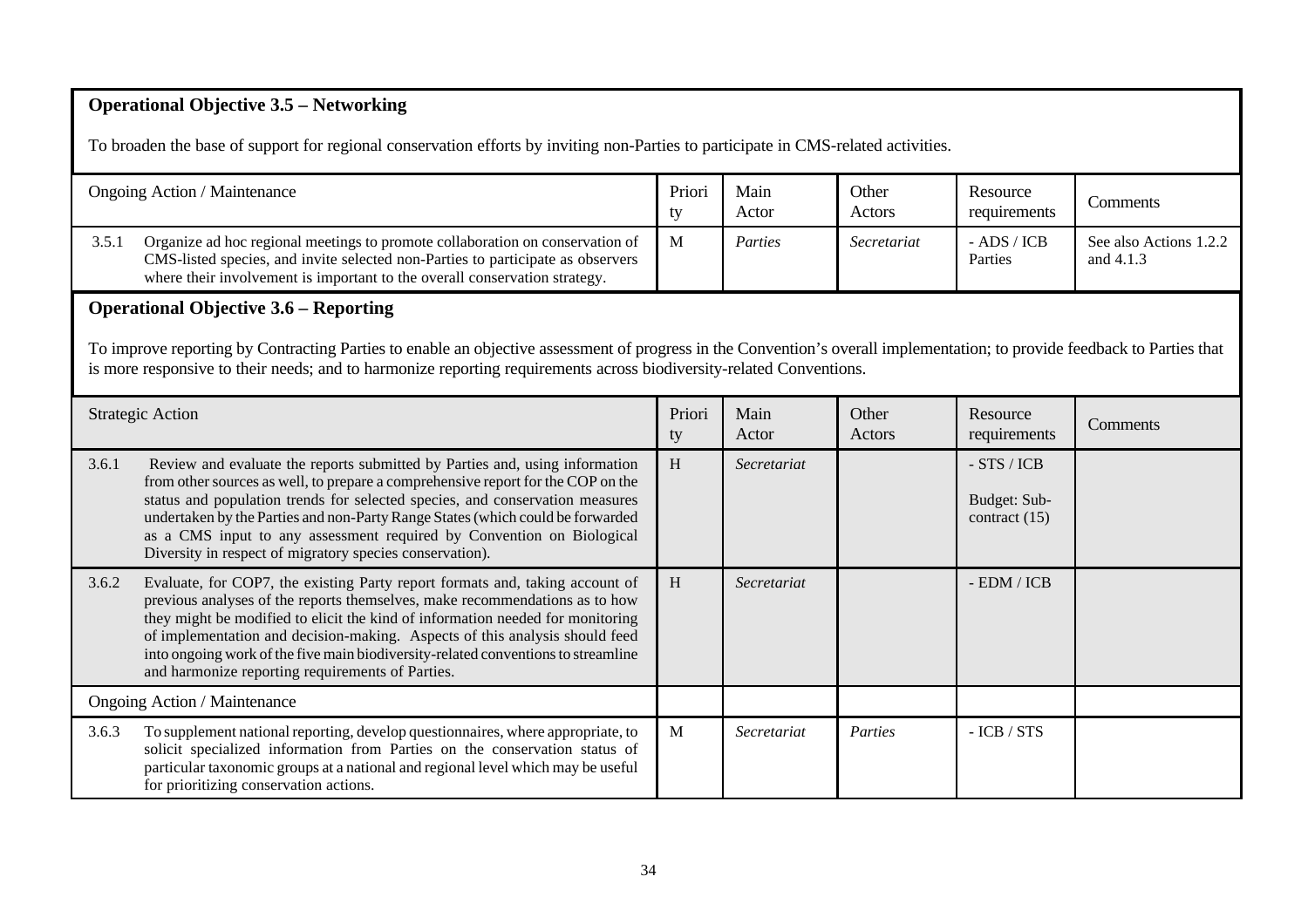| 3.6.4                                                                                                                                                                                              | Continue to develop and implement the Information Management Plan for the<br>Convention and associated Agreements.                                                                                                                                                  | H            | Secretariat   |                    | $-ICB$                   |          |  |  |
|----------------------------------------------------------------------------------------------------------------------------------------------------------------------------------------------------|---------------------------------------------------------------------------------------------------------------------------------------------------------------------------------------------------------------------------------------------------------------------|--------------|---------------|--------------------|--------------------------|----------|--|--|
| <b>Operational Objective 3.7 – Strategic Planning</b><br>To give a clear sense of direction and focus to the entire breadth of activities being undertaken within the framework of the Convention. |                                                                                                                                                                                                                                                                     |              |               |                    |                          |          |  |  |
|                                                                                                                                                                                                    | <b>Ongoing Action / Maintenance</b>                                                                                                                                                                                                                                 | Priori<br>ty | Main<br>Actor | Other<br>Actors    | Resource<br>requirements | Comments |  |  |
| 3.7.1                                                                                                                                                                                              | Prepare an annual work programme for review by the Standing Committee, with<br>reference to the operational objectives contained in the Strategy.                                                                                                                   | M            | Secretariat   | StC                | - EDM                    |          |  |  |
| 3.7.2                                                                                                                                                                                              | Report on and evaluate implementation of the Strategy at each meeting of the<br>Conference of the Parties and prepare an update of the Strategic Objectives for<br>consideration by other regular meeting of the COP (i.e. at approximately 5-6 year<br>intervals). | H            | COP           | StC<br>Secretariat | - EDM                    |          |  |  |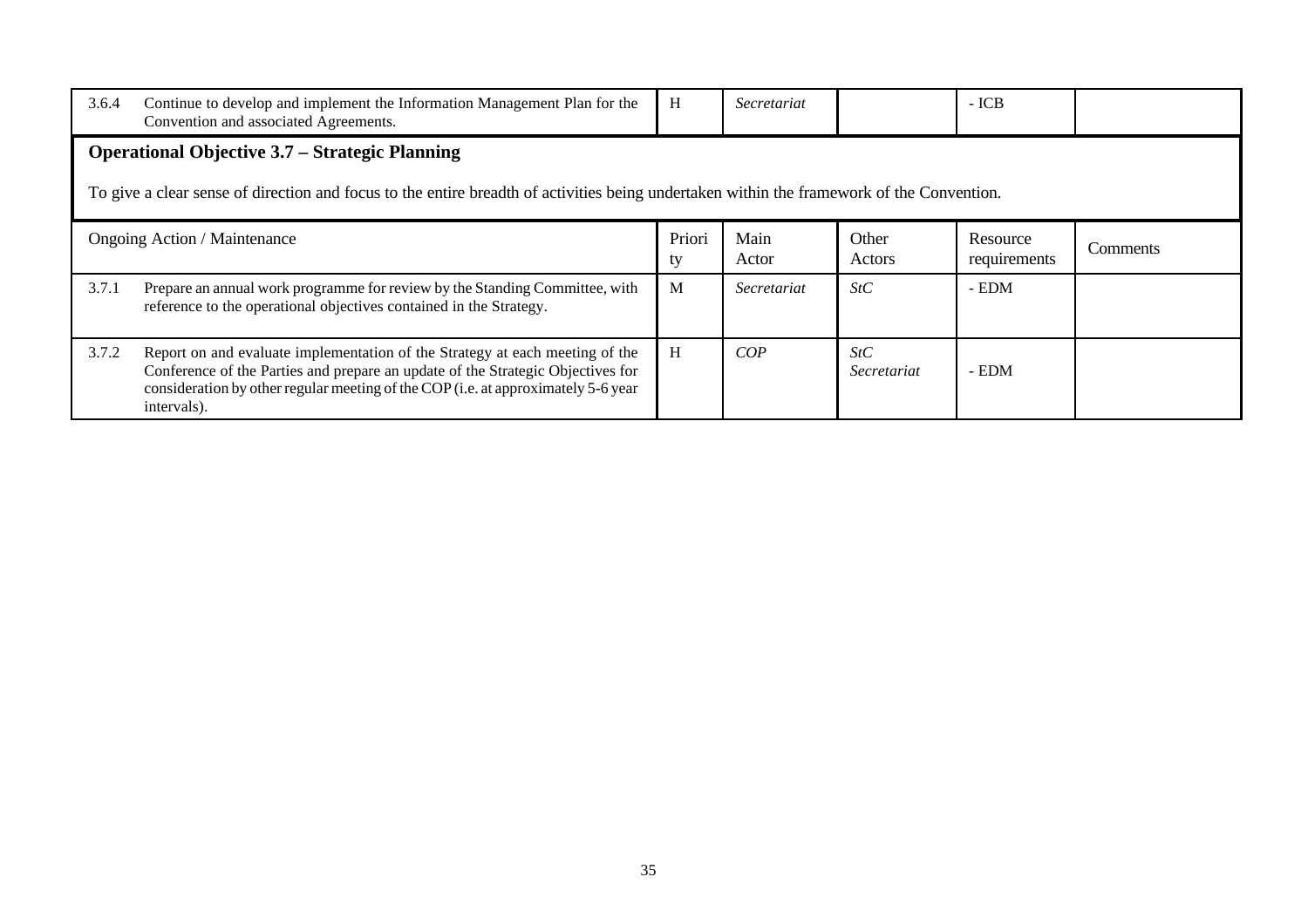# **OBJECTIVE 4: TO ENHANCE GLOBAL MEMBERSHIP IN CMS THROUGH TARGETED PROMOTION OF THE CONVENTION'S AIMS**

For the Convention to be effective, as many Range States as possible must co-operate in the implementation of conservation measures throughout the migration routes of the species concerned. The chances of overall success in conservation initiatives are greatly enhanced if gaps in geographic coverage can be minimized through expanded membership. Equally important, as the number of Parties in a given region grows, there will be increased opportunities for small groups of countries with common conservation interests to develop specialized regional Agreements and to strengthen networks for exchanging information and co-operating in research activities. The Convention should continue to support conservation projects for migratory animals and arrange regional meetings, involving Parties and non-Parties, to discuss matters of common concern which would serve also to demonstrate the benefits of CMS membership.

#### **Operational Objective 4.1 – Membership**

To endeavour to secure membership of at least 85 Parties to the Convention by the end of 2002, and 100 by the end of 2005, including at least 8-12 non-Parties that have been identified by the Standing Committee as high priorities for recruitment.

|                                     | <b>Strategic Action</b>                                                                                                                                                                                                                                                                                 | Priori<br>ty | Main<br>Actor | Other<br>Actors                   | Resource<br>requirements | Comments |
|-------------------------------------|---------------------------------------------------------------------------------------------------------------------------------------------------------------------------------------------------------------------------------------------------------------------------------------------------------|--------------|---------------|-----------------------------------|--------------------------|----------|
| 4.1.1                               | Intensify interventions at a high political level to persuade potential Parties to<br>join the Convention and related Agreements by promoting the benefits of<br>participating in CMS, giving highest priority to the key countries for which<br>"country profiles" have already been developed.        | H            | Parties       | <b>UNEP</b><br>StC<br>Secretariat | - EDM                    |          |
| <b>Ongoing Action / Maintenance</b> |                                                                                                                                                                                                                                                                                                         |              |               |                                   |                          |          |
| 4.1.2                               | Take full advantage of bilateral contacts, particularly at the ministerial level, to<br>encourage accession to the Convention. This should include sending reputable<br>senior staff, familiar with CMS and other related conventions to target non-Party<br>countries for recruitment purposes.        | M            | Parties       |                                   |                          |          |
| 4.1.3                               | Assist in the organization of CMS regional meetings and encourage<br>representatives of non-Parties to participate in order for them to gain first hand<br>information on the types of species and habitat conservation activities the<br>Convention is involved in. (See also Actions 1.2.2 and 3.5.1) | M            | Secretariat   |                                   | - ADS                    |          |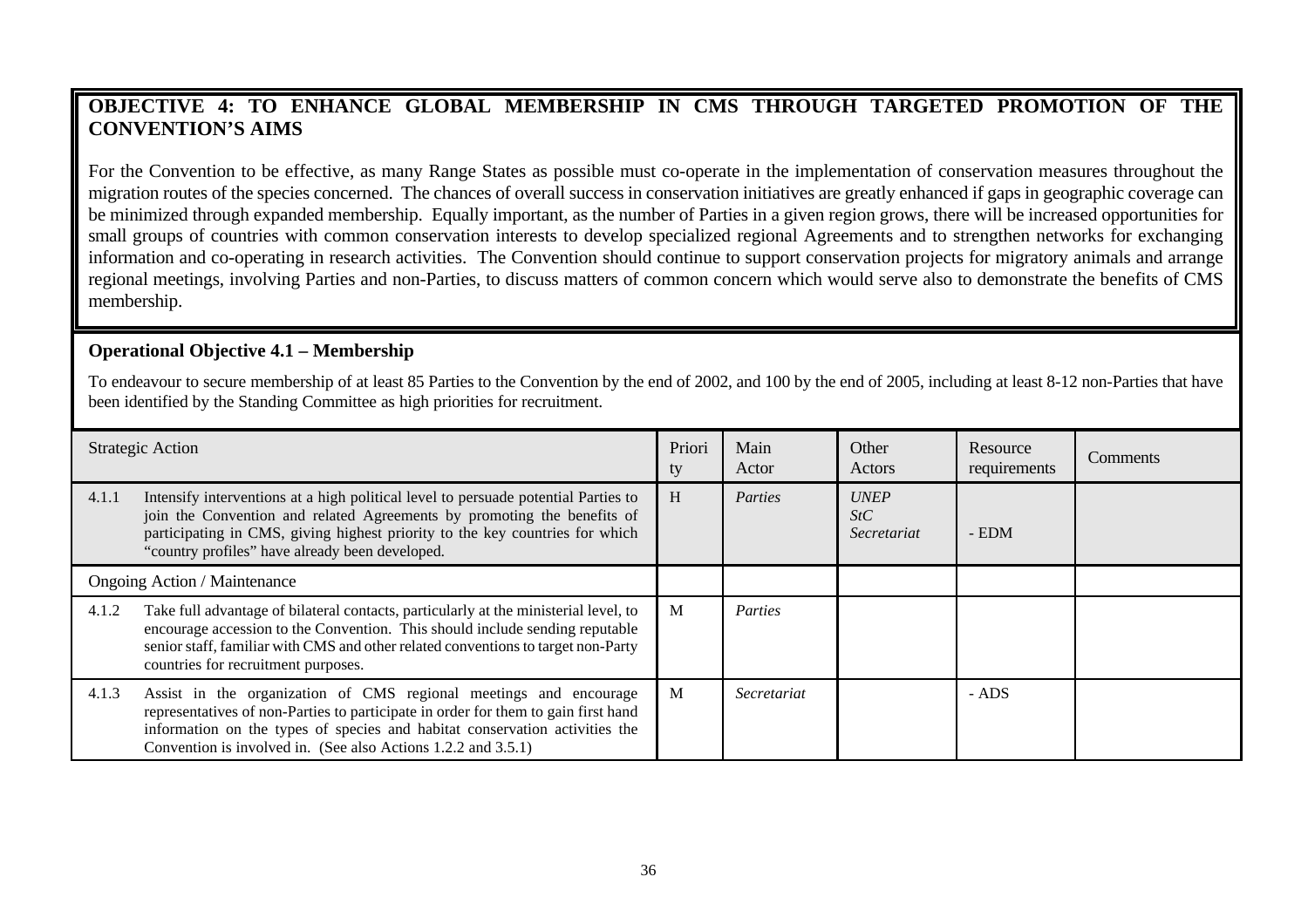| 4.1.4 | Encourage non-Parties to become familiar with the Convention and its mechanisms<br>by facilitating participation of senior decision-makers in COPs/MoPs of CMS and<br>related Agreements, where appropriate; and taking advantage of official travel to<br>regions to arrange information sessions with key Ministries of non-Parties. | $\mathbf{M}$ | Secretariat | - EDM<br>Budget:<br>Meeting | Conference of the<br>Parties |
|-------|----------------------------------------------------------------------------------------------------------------------------------------------------------------------------------------------------------------------------------------------------------------------------------------------------------------------------------------|--------------|-------------|-----------------------------|------------------------------|
| 4.1.5 | Identify and attempt to find solutions to obstacles to membership of non-Party<br>countries; investigate alternative methods of payment of contributions to the<br>Convention for countries that would otherwise be prevented from joining.                                                                                            | $\mathbf{M}$ | StC         |                             |                              |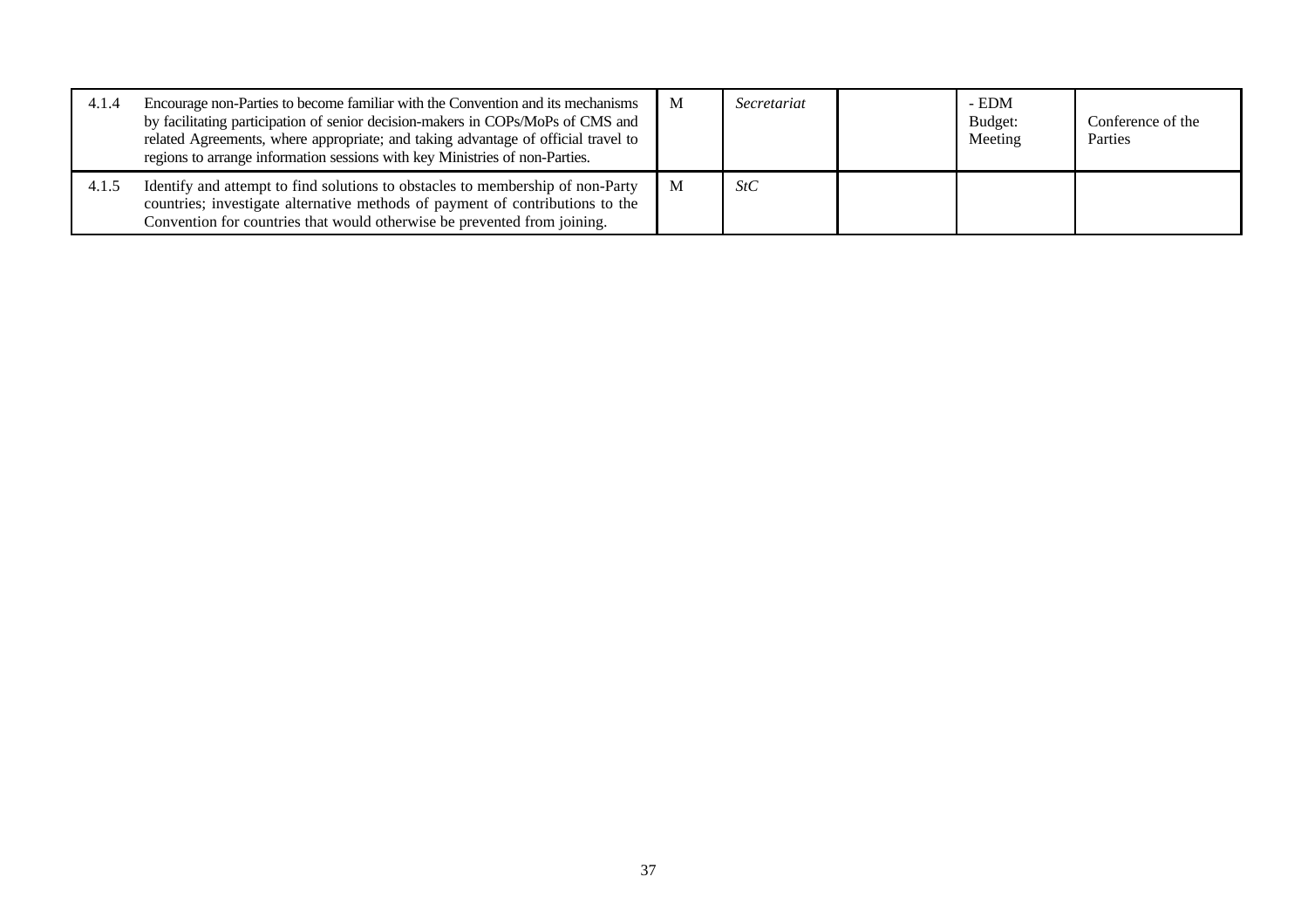# **OBJECTIVE 5: TO INCREASE AWARENESS OF THE RELEVANCE OF CMS AND ITS GLOBAL IMPORTANCE IN THE CONTEXT OF BIODIVERSITY CONSERVATION**

By their nature, migratory species provide a link between ecosystems in widely dispersed geographical locations. CMS is uniquely designed to benefit those species whose conservation and management, as appropriate, depends on co-operative actions among many Range States. The Convention has the potential to be of considerable benefit to many species that are not dealt with adequately by other global wildlife conventions, due to limitations in their taxonomic coverage, scope or specialization of their tools for implementation. Indeed, CMS is arguably the single most important mechanism through which to implement, on a global scale, the provisions of the Convention on Biological Diversity relating to migratory species -- with ancillary benefits for many other animal and plant species. At the level of decision-makers, the Convention should work towards the goal of serving as a global clearing house and network facilitator for the exchange of information on a wide variety of migratory species.

The issues that the Convention seeks to address should also be communicated more effectively to decision-makers and to the public at large, whose support will ultimately determine the success or failure of the conservation initiatives that CMS espouses. Attaining this objective is helped by the importance that is attached to many of the species covered by the Convention – whether it be in terms of the socio-economic value of species that can be utilized in a sustainable manner, or in terms of the public's captivation with many of the charismatic species listed in the CMS Appendices. The Convention needs to take advantage of these positive attributes in order to convince decision-makers and stake-holders at all levels that conserving migratory animals throughout the world is a worthy objective.

#### **Operational Objective 5.1 – National information programmes**

To increase national awareness of the socio-economic and other intrinsic values of migratory species, of the threats they face and of the collaborative actions that are needed to conserve them for future generations.

|       | <b>Strategic Action</b>                                                                                                                                                                                                                                                                                                                                           | Priori<br>ty | Main<br>Actor  | Other<br>Actors    | Resource<br>requirements | <b>Comments</b>       |
|-------|-------------------------------------------------------------------------------------------------------------------------------------------------------------------------------------------------------------------------------------------------------------------------------------------------------------------------------------------------------------------|--------------|----------------|--------------------|--------------------------|-----------------------|
| 5.1.1 | Engage local communities to benefit from their knowledge of migratory species,<br>encourage their active participation in decision-making processes that may affect<br>their traditional utilization of migratory animals, and ensure that their concerns<br>about the impacts of activities carried out in the name of conservation are<br>adequately addressed. | H            | <i>Parties</i> |                    | Parties                  | See also Action 3.4.1 |
| 5.1.2 | Collaborate with non-governmental organizations that are already publicizing<br>the need to conserve migratory species in order to add a broader international<br>dimension to their message.                                                                                                                                                                     | L            | Parties        | <i>Secretariat</i> | $-ICB$                   |                       |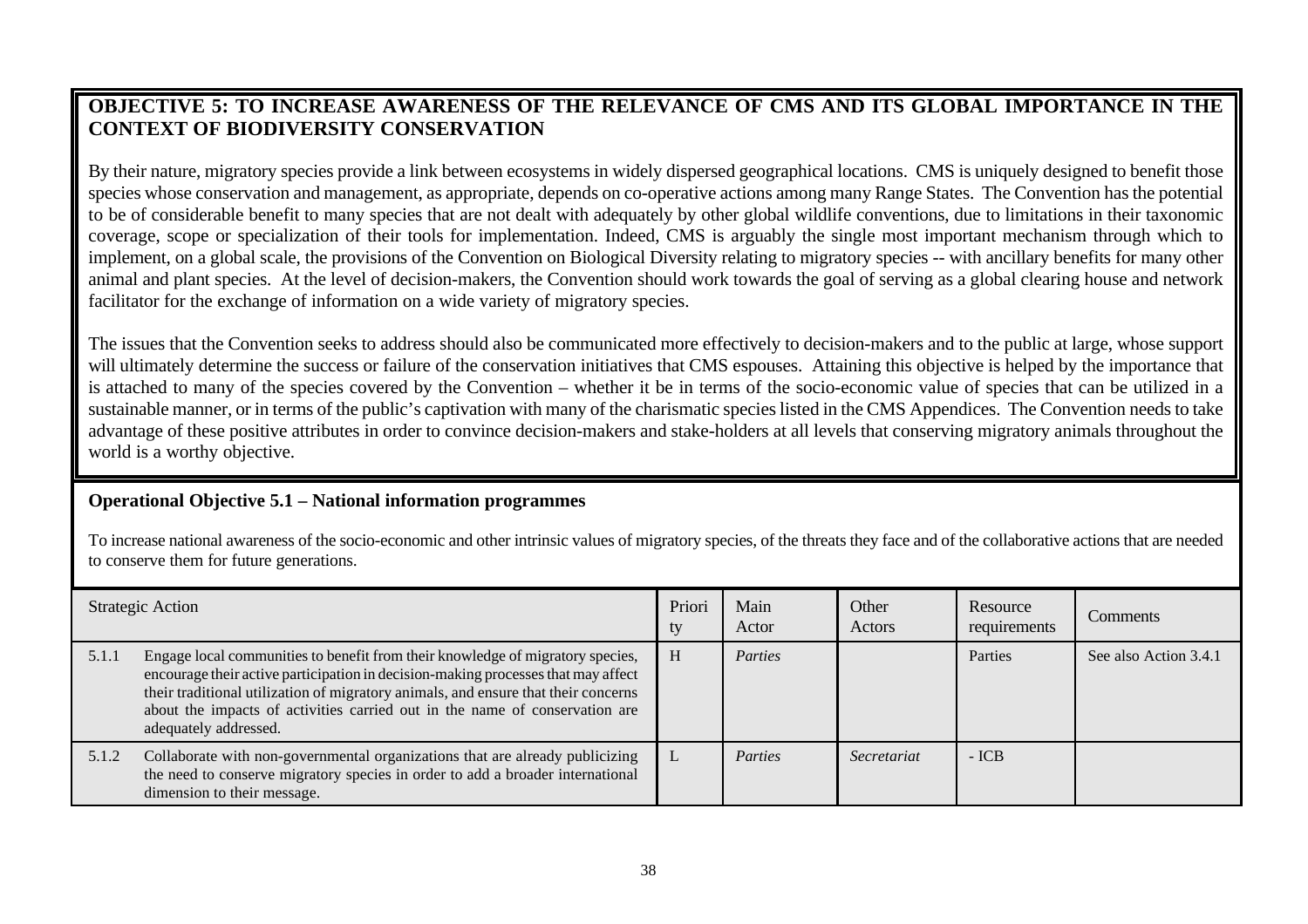| 5.1.3                                                                                                                                                                                                                                                             | Encourage scientists/institutions to transform their valuable findings on<br>migratory species into a form that can attract the attention of the pubic and gain<br>support for wildlife conservation.                                                                                  | L            | Parties       |                 |                          |                       |  |  |
|-------------------------------------------------------------------------------------------------------------------------------------------------------------------------------------------------------------------------------------------------------------------|----------------------------------------------------------------------------------------------------------------------------------------------------------------------------------------------------------------------------------------------------------------------------------------|--------------|---------------|-----------------|--------------------------|-----------------------|--|--|
|                                                                                                                                                                                                                                                                   | Ongoing Action / Maintenance                                                                                                                                                                                                                                                           |              |               |                 |                          |                       |  |  |
| 5.1.4                                                                                                                                                                                                                                                             | Produce for national audiences basic resource materials on migratory species that<br>emphasize a sense of common natural heritage, with financial assistance for this<br>purpose provided from the core budget in case of need.                                                        | L            | Parties       |                 | Budget                   | Information materials |  |  |
| 5.1.5                                                                                                                                                                                                                                                             | Develop more innovative materials that can be targeted to school children, the<br>wider public, and tourists who visit areas frequented by migratory species (eg.<br>games, puzzles, stamps, Web sites making use of satellite telemetry data from<br>migratory animals, CD-ROMs etc.) | M            | Parties       |                 | Parties                  |                       |  |  |
| <b>Operational Objective 5.2 – Secretariat information programme</b><br>To develop a suite of information materials that are effectively targeted to the full range of audiences that CMS needs to address in order to gain support for the Convention's<br>aims. |                                                                                                                                                                                                                                                                                        |              |               |                 |                          |                       |  |  |
|                                                                                                                                                                                                                                                                   |                                                                                                                                                                                                                                                                                        |              |               |                 |                          |                       |  |  |
|                                                                                                                                                                                                                                                                   | <b>Strategic Action</b>                                                                                                                                                                                                                                                                | Priori<br>ty | Main<br>Actor | Other<br>Actors | Resource<br>requirements | Comments              |  |  |
| 5.2.1                                                                                                                                                                                                                                                             | Strengthen the CMS Web site as vehicle for channelling information on<br>migratory species to interested audiences by providing more frequent updates of<br>basic information and improving substantive content through links to scientific<br>data.                                   | $\,$ H       | Secretariat   |                 | $-ICB$<br><b>Budget</b>  | Web site              |  |  |
| 5.2.2                                                                                                                                                                                                                                                             | Produce national CMS Web sites, including sites in languages other than the<br>official languages of CMS                                                                                                                                                                               | L            | Parties       |                 | Parties                  |                       |  |  |
|                                                                                                                                                                                                                                                                   | Ongoing Action / Maintenance                                                                                                                                                                                                                                                           |              |               |                 |                          |                       |  |  |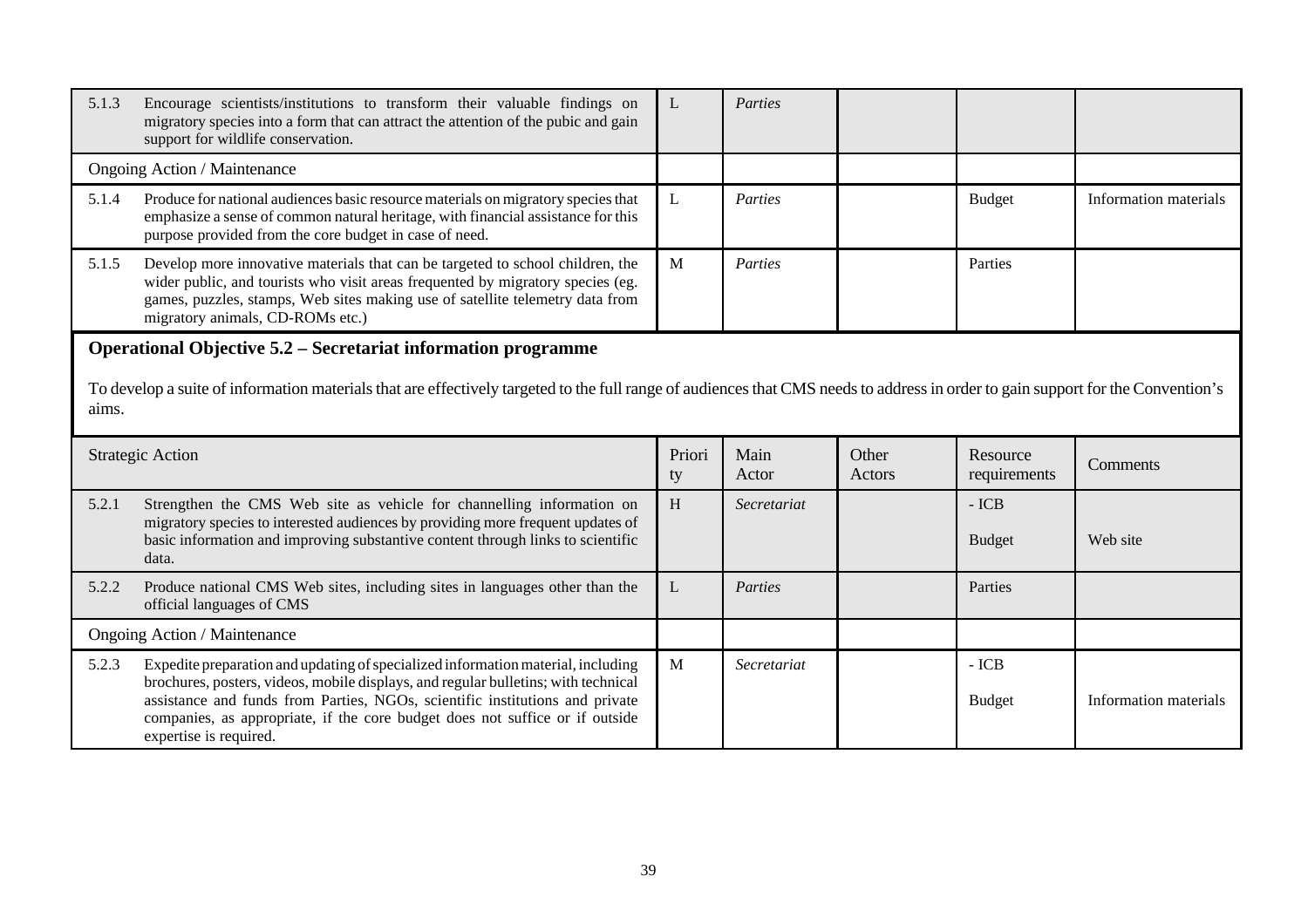| 5.2.4 | Develop or refine, in consultation with the Parties, a standard information kit<br>that can be used to explain to decision-makers in non-Party and Party countries,<br>among others, the benefits of CMS membership, including specialised<br>documentation (e.g. prepared for regional audiences and/or focussing on certain<br>taxonomic groups) | H            | Secretariat<br>Parties |                                            | $-ICB$<br><b>Budget</b>  | Information materials |  |  |  |
|-------|----------------------------------------------------------------------------------------------------------------------------------------------------------------------------------------------------------------------------------------------------------------------------------------------------------------------------------------------------|--------------|------------------------|--------------------------------------------|--------------------------|-----------------------|--|--|--|
| 5.2.5 | Exchange information materials (for display purposes and distribution at<br>meetings) on a reciprocal basis with secretariats of Agreements concluded under<br>CMS.                                                                                                                                                                                | L            | Secretariat            |                                            | $-ICB$                   |                       |  |  |  |
|       | <b>Operational Objective 5.3 – Efficacy of information programmes</b><br>To promote exchange of information about the effectiveness of various techniques used to foster understanding and awareness of the issues surrounding the conservation<br>of migratory species.                                                                           |              |                        |                                            |                          |                       |  |  |  |
|       | <b>Strategic Action</b>                                                                                                                                                                                                                                                                                                                            | Priori<br>ty | Main<br>Actor          | Other<br>Actors                            | Resource<br>requirements | Comments              |  |  |  |
| 5.3.1 | Organize in conjunction with the seventh meeting of the Conference of the<br>Parties a special "lessons-learned" workshop to evaluate the various means used<br>to disseminate information about the aims of the Convention and the species it<br>covers.                                                                                          | M            | COP                    | Secretariat<br>Host Govern-<br>ment of COP | $-ICB$                   |                       |  |  |  |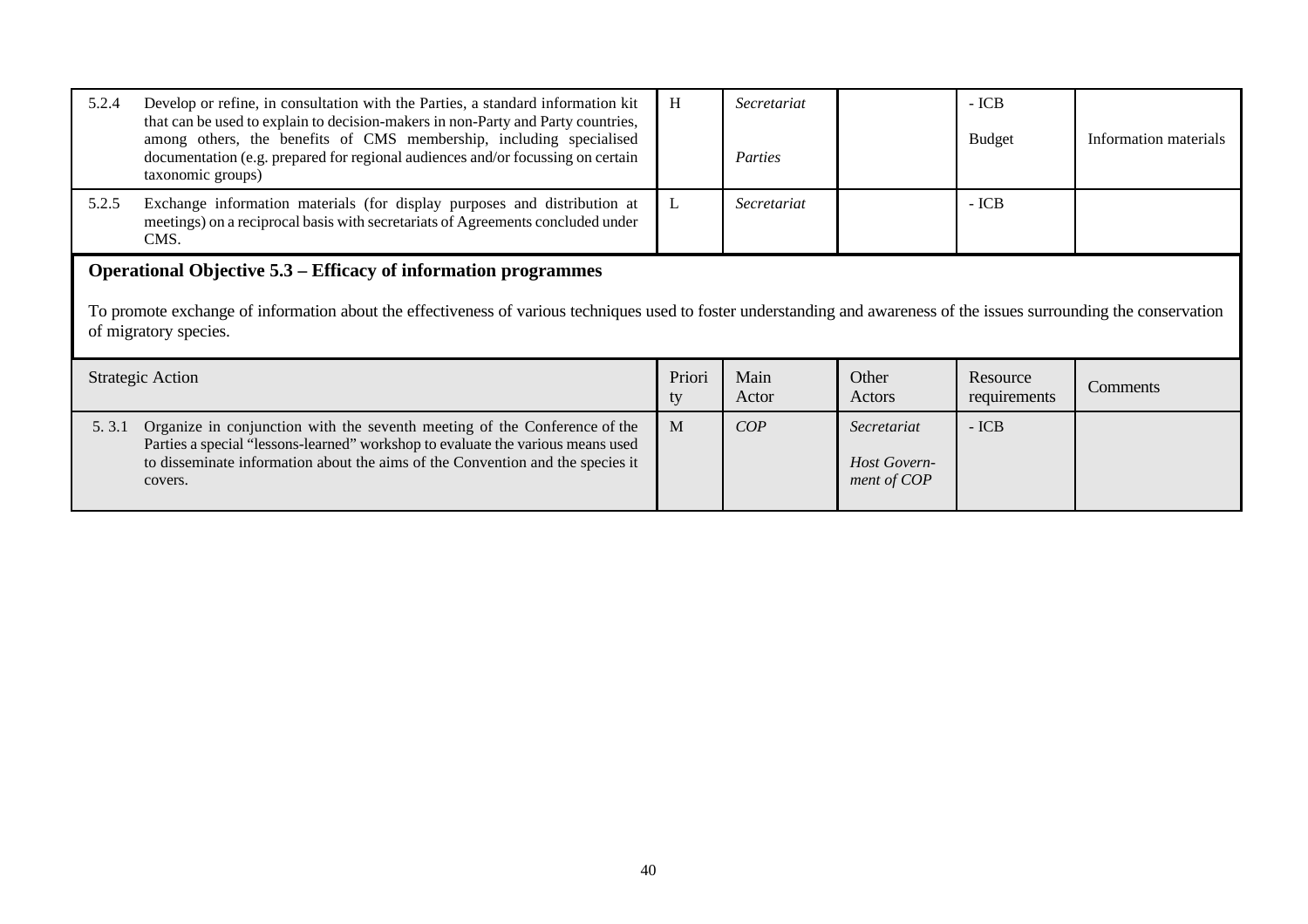# **OBJECTIVE 6: TO MOBILIZE FINANCIAL RESOURCES**

For CMS to realize its goal of conserving migratory species on a global scale, Parties must have access to the resources needed for developing and implementing conservation projects, strengthening technical capabilities, and promoting the concept of sustainable use. New projects should be initiated and tailored to benefit from funding through a variety of sources. This will require a thorough review of funding mechanisms (both national and international) that would allow for transboundary research, monitoring and conservation projects to be undertaken for migratory species. Some projects may be so specific to the conservation of migratory species or to the implementation of the Convention that they will be at least partially dependent on CMS funding sources. A modest amount of funding should be available from CMS in order to meet requests for financial assistance for small-scale projects in developing countries and countries with economies in transition that could not otherwise be undertaken, and to catalyse the development of more comprehensive proposals to be submitted to funding organs such as the GEF.

### **Operational Objective 6.1 – Funding sources: developing countries, transitional economies**

To increase the level of funding support external to CMS (which may or may not be channelled through the Convention) that is made available for conservation activities having direct benefits for migratory species.

|       | <b>Strategic Action</b>                                                                                                                                                                                                                                                                                                                                     | Priori<br>ty | Main<br>Actor | Other<br>Actors | Resource<br>requirements | Comments |
|-------|-------------------------------------------------------------------------------------------------------------------------------------------------------------------------------------------------------------------------------------------------------------------------------------------------------------------------------------------------------------|--------------|---------------|-----------------|--------------------------|----------|
| 6.1.1 | Facilitate the development (especially by non-governmental organizations) of<br>project proposals that support the conservation and management of migratory<br>species and which would be suitable for submission to the Global Environment<br>Facility and/or other funding agencies, as appropriate.                                                      | H            | Parties       | Secretariat     | $-STS$                   |          |
| 6.1.2 | Encourage bilateral, supra-national and international agencies to initiate and<br>fund projects of larger transboundary dimension for migratory species, linking<br>geographic areas of both developing and industrialised countries, and to adapt<br>projects to include migratory species as a component of a broader conservation<br>strategy.           | H            | Secretariat   | StC             | $-$ EDM                  |          |
| 6.1.3 | Channel adequate bi-lateral governmental funding to projects for the<br>implementation of CMS and Agreements in developing countries and countries<br>in economic transition (especially in regions from where GEF funds are difficult<br>to access), in particular by appealing to established partnerships between<br>developed and developing countries. | H            | Parties       |                 | Parties                  |          |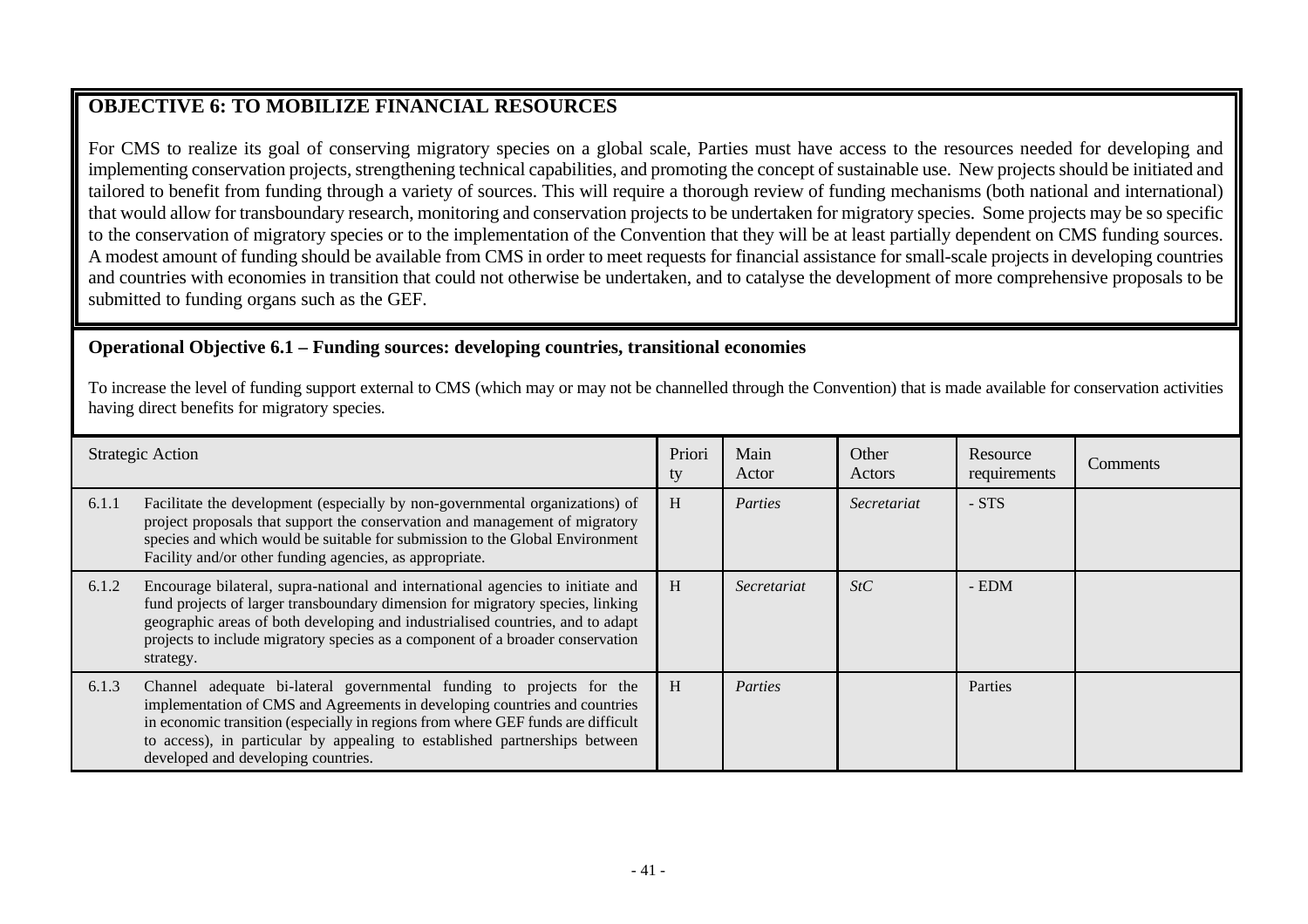| 6.1.4 | Subject to the Guidelines for Acceptance of Financial Contributions (Resolution<br>5.7) and any other applicable United Nations rules and/or UNEP policies,<br>explore the potential for tap into non-traditional funding sources for CMS<br>conservation activities, such as foundations and corporate sponsorship, for<br>example, from environmentally conscientious multinational companies with<br>operations in/around habitats used by migratory species. Develop a specially<br>tailored briefing kit for this purpose. | H | Secretariat |       | $-$ EDM $/$<br>AFP / ICB |  |
|-------|---------------------------------------------------------------------------------------------------------------------------------------------------------------------------------------------------------------------------------------------------------------------------------------------------------------------------------------------------------------------------------------------------------------------------------------------------------------------------------------------------------------------------------|---|-------------|-------|--------------------------|--|
| 6.1.5 | Encourage non-governmental organisations and scientific institutions to target<br>part of their project work towards the implementation of CMS and related<br>Agreements.                                                                                                                                                                                                                                                                                                                                                       | L | Parties     | NGO's |                          |  |
|       | <b>Ongoing Action / Maintenance</b>                                                                                                                                                                                                                                                                                                                                                                                                                                                                                             |   |             |       |                          |  |
| 6.1.6 | Produce and update periodically a list of project activities, including short<br>abstracts, for which voluntary contributions are required. Such a list could<br>include, for example, projects related to applied scientific research, surveys, site<br>monitoring, habitat restoration/conservation measures, training, and public<br>awareness activities.                                                                                                                                                                   | L | Secretariat |       | $-STS / AFP$             |  |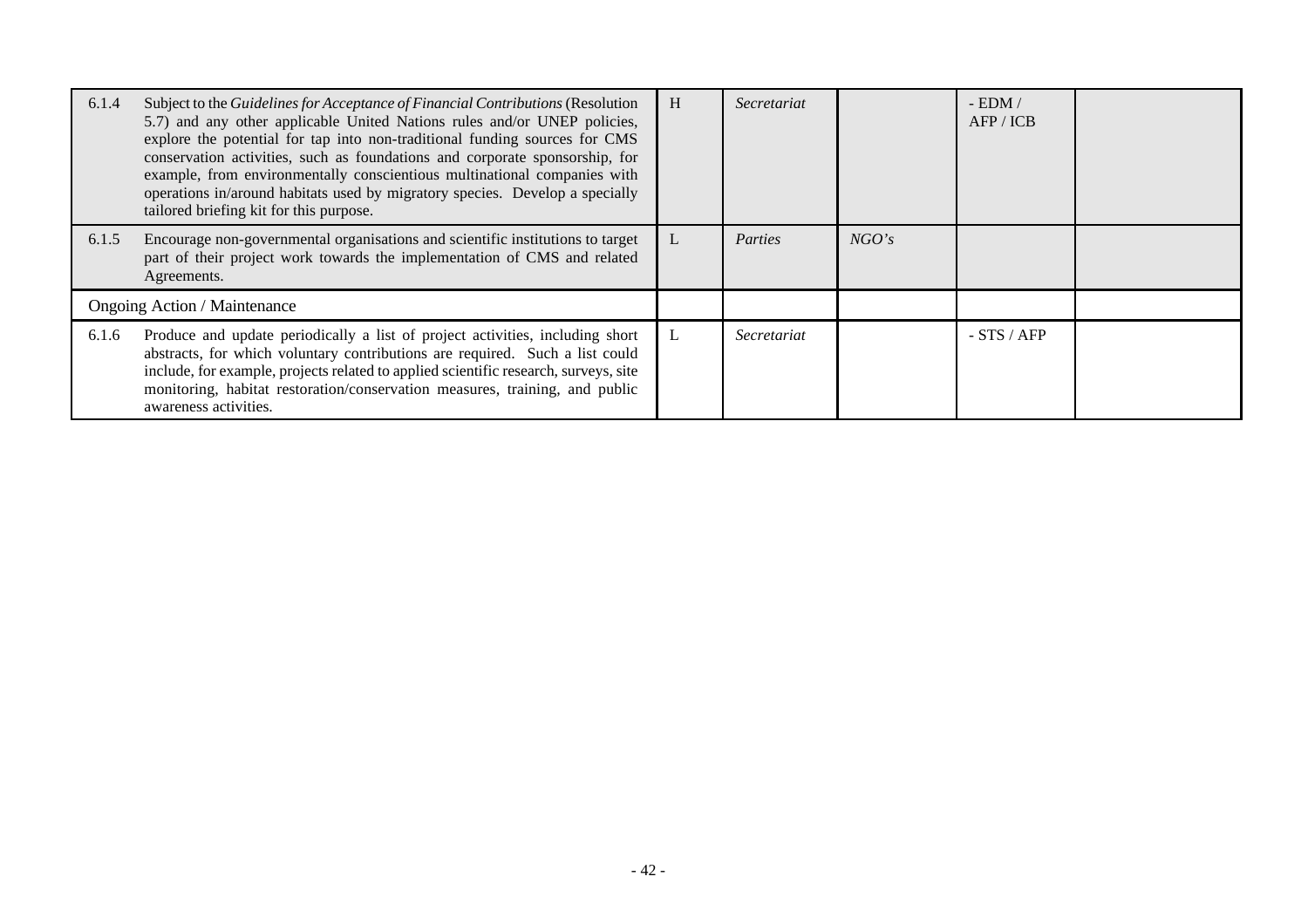# **OBJECTIVE 7: TO REVIEW AND RATIONALIZE ARRANGEMENTS FOR THE INSTITUTIONS OF THE CONVENTION**

As the Convention on Migratory Species enters a period of growth, in terms of its membership and the number of Agreements concluded under its auspices, it will be important to ensure that the institutions of the Convention – the Conference of the Parties, Standing Committee, Scientific Council and Secretariat – are properly equipped to undertake their individual responsibilities. In Europe, where a number of secretariats for CMS Agreements are, or will soon be, fully operational the arrangements agreed by previous meetings of the COP to integrate Agreement secretariat operations with the UNEP/CMS Secretariat should be concluded well in advance of COP7, subject to the decisions of the respective Meetings of the Parties.

### **Operational Objective 7.1 – Conference of the Parties**

To ensure that, as the Convention grows, the organization of each meeting of the Conference of the Parties continues to respond effectively to the needs of the membership.

|       | <b>Strategic Action</b>                                                                                                                                                                                                                                                        | Priori<br>tv | Main<br>Actor | Other<br>Actors | Resource<br>requirements | Comments |
|-------|--------------------------------------------------------------------------------------------------------------------------------------------------------------------------------------------------------------------------------------------------------------------------------|--------------|---------------|-----------------|--------------------------|----------|
| 7.1.1 | Submit to the Standing Committee a report that reviews the organization of the<br>sixth meeting of the Conference of the Parties, and makes recommendations as<br>to its future organization taking account of practices adopted by other<br>biodiversity-related conventions. | $\mathbf{M}$ | Secretariat   |                 | $-$ EDM                  |          |

# **Operational Objective 7.2 – CMS Agreements**

To take advantage of experience gained in the development of existing CMS Agreements by applying this knowledge, where appropriate, to future Agreements through established guidelines; and to rationalise secretariat arrangements on a regional basis to take advantage of economies of scale and institutional synergies.

|       | <b>Strategic Action</b>                                                                                                                                                                                                                                                                                                                                  | Priori<br>ty | Main<br>Actor  | Other<br>Actors | Resource<br>requirements | Comments |
|-------|----------------------------------------------------------------------------------------------------------------------------------------------------------------------------------------------------------------------------------------------------------------------------------------------------------------------------------------------------------|--------------|----------------|-----------------|--------------------------|----------|
| 7.2.1 | Adopt and apply universally, after any necessary amendment, the Guidelines on<br>the Harmonization of Future Agreements [Doc. UNEP/CMS/Conf.5.10, as<br>amended]. It is understood that some variations or adaptations are to be<br>expected in the detail, in order to take into account regional contexts as well as<br>existing regional instruments. | $\mathbf{M}$ | COP<br>Parties |                 |                          |          |
| 7.2.2 | In keeping with the model adopted for Europe, consider consolidating secretariat<br>functions for one or more Agreements in regional centres which would facilitate<br>links to the CMS Secretariat and, where appropriate, to existing organisations<br>specialised in the conservation of migratory species.                                           | M            | Parties        |                 | Parties                  |          |
|       | <b>Ongoing Action / Maintenance</b>                                                                                                                                                                                                                                                                                                                      |              |                |                 |                          |          |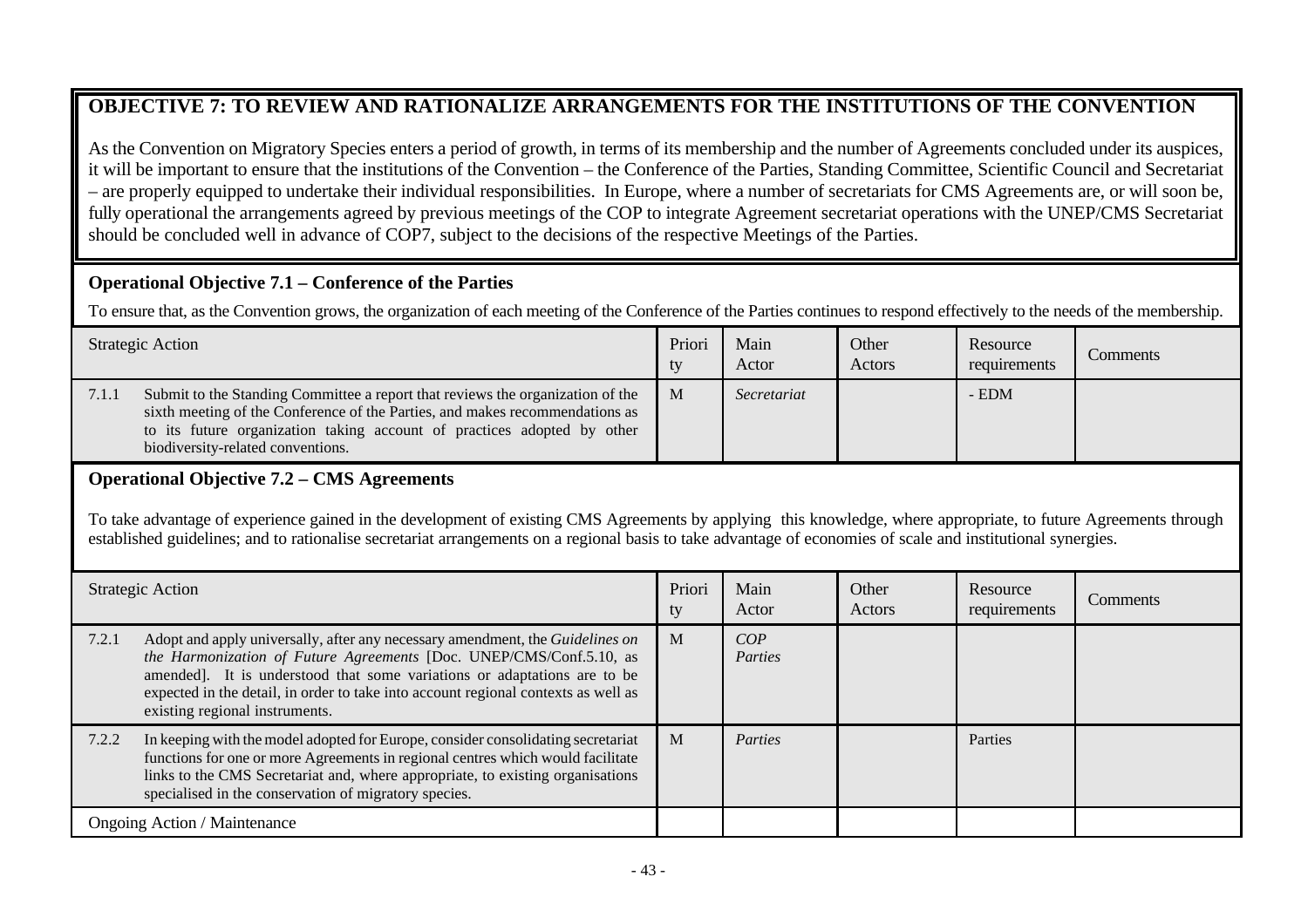| 7.2.3                                                                                                                                                                                                                                                                                                                                                                                                                                                           | Submit to the Standing Committee a report detailing the arrangements made to<br>establish the CMS Agreements Unit as a consequence of the decisions of the<br>Meetings of the Parties to each of the Agreements concerned.                                                                                                                                 | M            | StC           | Secretariat     | $-$ EDM $/$ AFP          |          |  |  |
|-----------------------------------------------------------------------------------------------------------------------------------------------------------------------------------------------------------------------------------------------------------------------------------------------------------------------------------------------------------------------------------------------------------------------------------------------------------------|------------------------------------------------------------------------------------------------------------------------------------------------------------------------------------------------------------------------------------------------------------------------------------------------------------------------------------------------------------|--------------|---------------|-----------------|--------------------------|----------|--|--|
| <b>Operational Objective 7.3 – Standing Committee</b><br>To participate actively in the development of the Convention inter-sessionally, to play an ambassadorial role for CMS on a regional level, and to ensure that the Committee's<br>composition is representative of the regional membership of the Convention. Over the longer term, the Standing Committee should develop a plan to establish a network<br>between CMS and regionally-based agreements. |                                                                                                                                                                                                                                                                                                                                                            |              |               |                 |                          |          |  |  |
| <b>Strategic Action</b>                                                                                                                                                                                                                                                                                                                                                                                                                                         |                                                                                                                                                                                                                                                                                                                                                            | Priori<br>ty | Main<br>Actor | Other<br>Actors | Resource<br>requirements | Comments |  |  |
| 7.3.1                                                                                                                                                                                                                                                                                                                                                                                                                                                           | Examine and report to COP7 on whether or not the regional representation of the<br>Standing Committee requires adjustment (e.g. sub-division of certain regions)<br>in the light of changes in Party membership                                                                                                                                            | $\mathbf{M}$ | StC           | Secretariat     | $-$ EDM                  |          |  |  |
|                                                                                                                                                                                                                                                                                                                                                                                                                                                                 | Ongoing Action / Maintenance                                                                                                                                                                                                                                                                                                                               |              |               |                 |                          |          |  |  |
| 7.3.2                                                                                                                                                                                                                                                                                                                                                                                                                                                           | Promote the Convention regionally and facilitate recruitment efforts, making use<br>of information kits prepared by the Secretariat for this purpose.                                                                                                                                                                                                      | H            | StC           | Secretariat     | $-ICB$                   |          |  |  |
| 7.3.3                                                                                                                                                                                                                                                                                                                                                                                                                                                           | Ensure that alternate members of the Standing Committee are kept well-<br>informed by each regional member of issues of concern to the Committee.                                                                                                                                                                                                          | $\mathbf{M}$ | StC           |                 |                          |          |  |  |
|                                                                                                                                                                                                                                                                                                                                                                                                                                                                 | <b>Operational Objective 7.4 – Scientific Council</b><br>To increase participation of Scientific Councillors in the Council's meetings and inter-sessional activities, including specialized working groups; and to ensure that the Council<br>is structured in such a way as to maximize its effectiveness as an advisory body.                           |              |               |                 |                          |          |  |  |
|                                                                                                                                                                                                                                                                                                                                                                                                                                                                 | <b>Strategic Action</b>                                                                                                                                                                                                                                                                                                                                    | Priori<br>ty | Main<br>Actor | Other<br>Actors | Resource<br>requirements | Comments |  |  |
| 7.4.1                                                                                                                                                                                                                                                                                                                                                                                                                                                           | Review and, if necessary, adjust the structure and organization of meetings of the<br>Council (perhaps on regional or taxonomic lines, and/or by holding regional<br>preparatory workshops in advance of the inter-sessional ScC meetings), as the<br>number of members increases to ensure that the expertise of Councillors is used<br>most effectively. | $\mathbf{M}$ | ScC           | Secretariat     | $- STS$                  |          |  |  |
|                                                                                                                                                                                                                                                                                                                                                                                                                                                                 | Ongoing Action / Maintenance                                                                                                                                                                                                                                                                                                                               |              |               |                 |                          |          |  |  |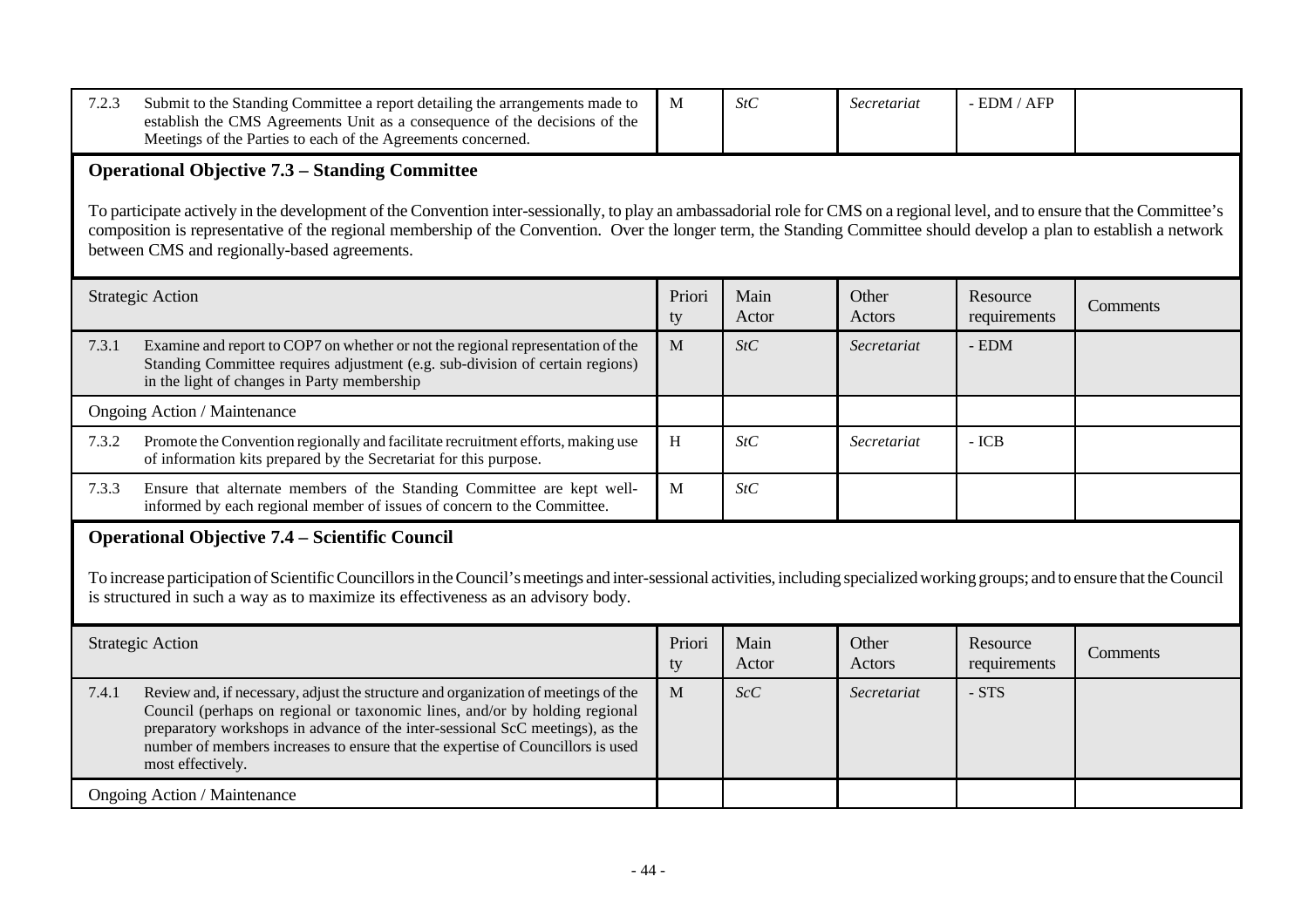| 7.4.2                                                                                                                                                                | Appoint a member to the Council (and, as appropriate, an alternate) where this<br>has not already been done, and make budgetary provision so that the regular<br>member or alternate attends every meeting of the Council. | M            | Parties       |                 |                          |          |  |
|----------------------------------------------------------------------------------------------------------------------------------------------------------------------|----------------------------------------------------------------------------------------------------------------------------------------------------------------------------------------------------------------------------|--------------|---------------|-----------------|--------------------------|----------|--|
| 7.4.3                                                                                                                                                                | Ensure that national focal points are apprised (by the respective Councillor and<br>the Secretariat) of the inter-sessional work of the Council.                                                                           | M            | ScC           | Secretariat     | - STS                    |          |  |
| <b>Operational Objective 7.5 – Secretariat</b><br>To ensure that the resources available to the Secretariat are commensurate with the mandate determined by the COP. |                                                                                                                                                                                                                            |              |               |                 |                          |          |  |
| <b>Ongoing Action / Maintenance</b>                                                                                                                                  |                                                                                                                                                                                                                            |              |               |                 |                          |          |  |
|                                                                                                                                                                      |                                                                                                                                                                                                                            | Priori<br>ty | Main<br>Actor | Other<br>Actors | Resource<br>requirements | Comments |  |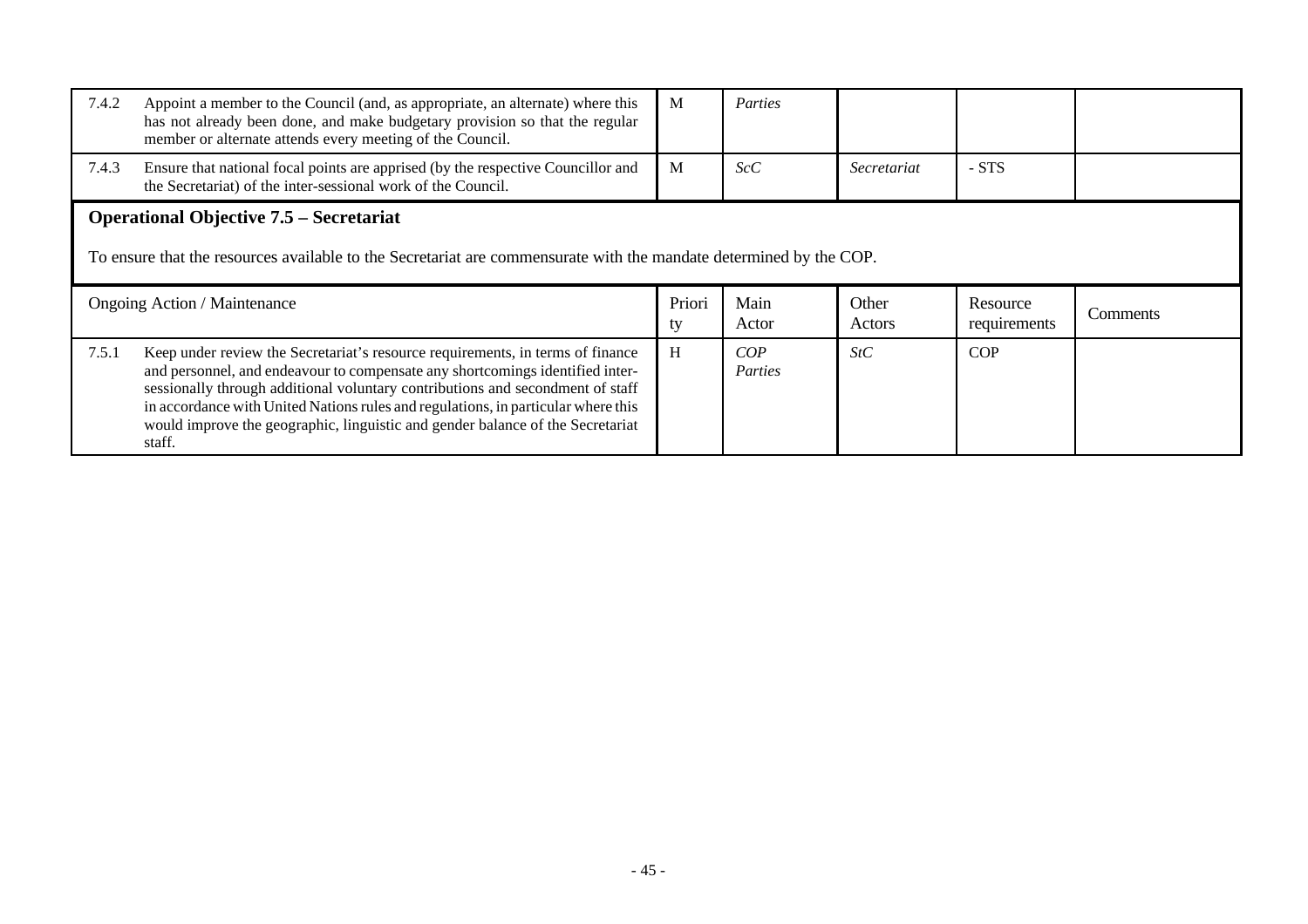# **OBJECTIVE 8: TO STRENGTHEN INSTITUTIONAL LINKAGES**

The aims of many other global and regional conservation conventions complement and reinforce those of the Convention on Migratory Species, making cooperation in areas of mutual interest a desirable goal. Similarly, non-governmental organizations can bring considerable expertise to the Convention from different perspectives, and they should be encouraged to participate fully in the Convention's development.

## **Operational Objective 8.1 – Working relationships with IGOs (general)**

To maintain and, where necessary, strengthen working relationships with other intergovernmental conservation conventions (global and regional) with a view to creating synergies and minimizing duplication of effort.

|                              | <b>Strategic Action</b>                                                                                                                                                                                                                                                                                                                                                                                              | Priori<br>ty | Main<br>Actor | Other<br>Actors | Resource<br>requirements                   | Comments |
|------------------------------|----------------------------------------------------------------------------------------------------------------------------------------------------------------------------------------------------------------------------------------------------------------------------------------------------------------------------------------------------------------------------------------------------------------------|--------------|---------------|-----------------|--------------------------------------------|----------|
| 8.1.1                        | Develop a comprehensive list of existing legal instruments concerning migratory<br>species with a view to minimizing duplication of effort; and elaborate, preferably<br>through a consultancy and in collaboration with the secretariats of the respective<br>conventions, the fields of possible overlap and complementarity between CMS<br>and its related Agreements and other international instruments.        | L            | Secretariat   |                 | $-$ ADS<br>Budget: Sub-<br>contract $(16)$ |          |
| 8.1.2                        | Strengthen the Secretariat's liaison with CBD, other biodiversity-related<br>conventions, and post-UNCED organisations (e.g. the CSD, UNFCCC, and<br>Desertification Convention) and with other UN bodies in matters of common<br>concern, where until now there has been minimal interaction.                                                                                                                       | M            | COP           | Secretariat     | $-$ EDM                                    |          |
| 8.1.3                        | Carry out more activities jointly with other convention secretariats, such as the<br>organization of regional workshops, co-sponsorship of small and medium-size<br>project activities, preparation of larger project proposals for submission to<br>potential funding agencies and, as appropriate, the joint development of<br>substantive agreements that link to the field of activity of the other conventions. | M            | Secretariat   |                 | $-$ ADS $/$<br>ICB / AFP                   |          |
| 8.1.4                        | Participate actively in efforts to put in place a harmonised information<br>management infrastructure for biodiversity-related treaties, with the aim of<br>improving communication and access to information by Parties, while reducing<br>the burden of reporting requirements. (See also Action 3.6.4)                                                                                                            | H            | Secretariat   |                 | $-$ EDM / ICB                              |          |
| Ongoing Action / Maintenance |                                                                                                                                                                                                                                                                                                                                                                                                                      |              |               |                 |                                            |          |
| 8.1.5                        | Intensify communication and consultations with other conventions and<br>institutions concerned with the conservation of migratory species - including the<br>hosting of or participation in periodic meetings with counterparts in other<br>Convention secretariats at senior management and technical levels.                                                                                                       | M            | Secretariat   |                 | - EDM / ADS                                |          |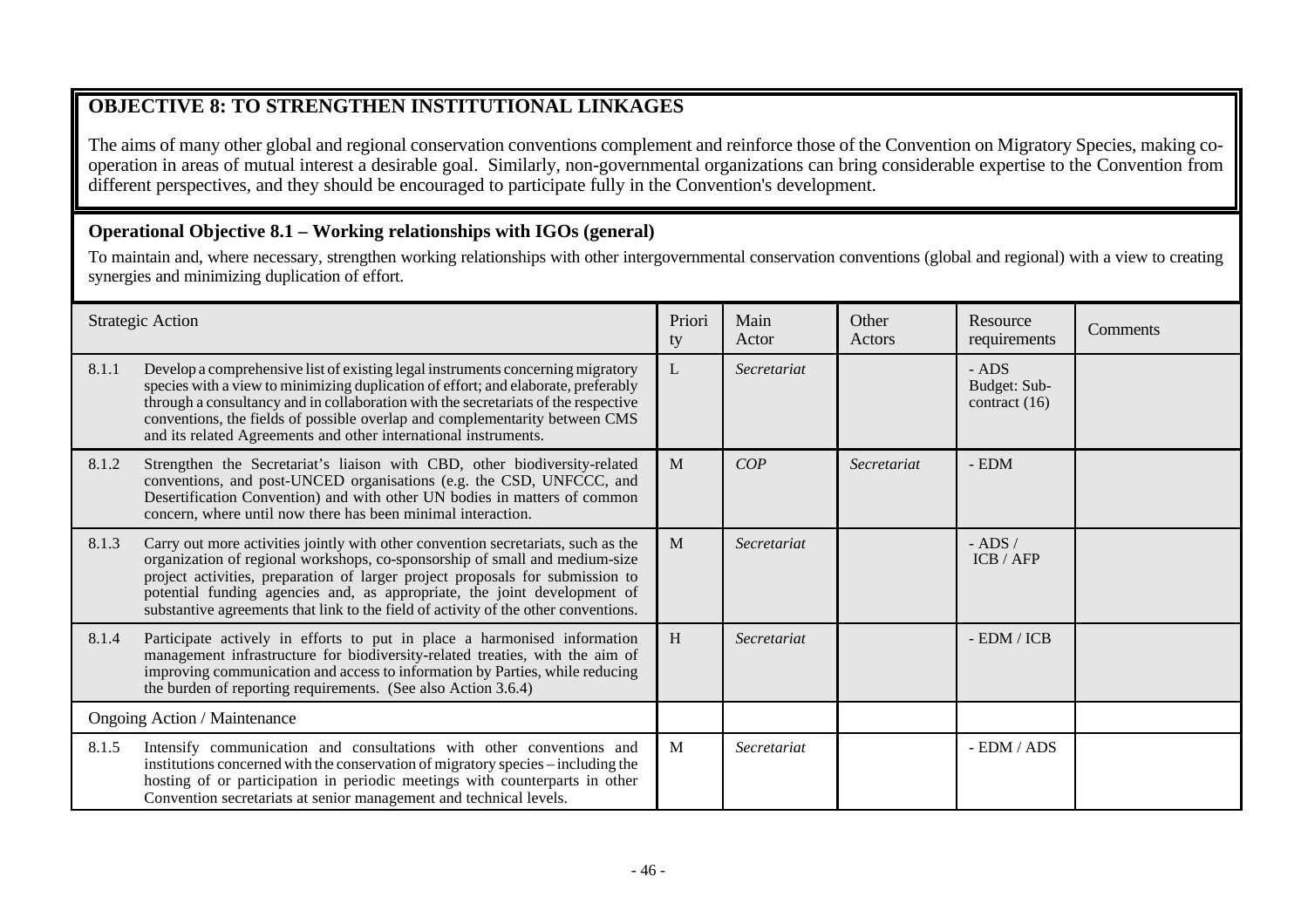| 8.1.6 | Nominate a focal point from both the Standing Committee and the Scientific<br>Council to participate whenever possible (in their own capacity and on behalf of<br>CMS) in relevant meetings of the conventions with which CMS shares a close<br>functional relationship (in particular: CBD, CITES, Ramsar, IWC, and World<br>Heritage), and to report back to the respective bodies.                                                                          | M            | StC<br>ScC    | Parties         |                          |          |  |  |  |  |
|-------|----------------------------------------------------------------------------------------------------------------------------------------------------------------------------------------------------------------------------------------------------------------------------------------------------------------------------------------------------------------------------------------------------------------------------------------------------------------|--------------|---------------|-----------------|--------------------------|----------|--|--|--|--|
|       | <b>Operational Objective 8.2 - Global Conventions</b><br>To intensify collaboration with other global conventions in concrete activities of mutual interest.                                                                                                                                                                                                                                                                                                   |              |               |                 |                          |          |  |  |  |  |
|       | <b>Strategic Action</b>                                                                                                                                                                                                                                                                                                                                                                                                                                        | Priori<br>ty | Main<br>Actor | Other<br>Actors | Resource<br>requirements | Comments |  |  |  |  |
| 8.2.1 | Develop a more detailed work programme to supplement the Memorandum of<br>Understanding between the secretariats of CMS and the Convention on<br>Biological Diversity, including provision for jointly developed pilot projects that<br>would demonstrate the complementarity of CMS in the implementation of CBD.                                                                                                                                             | M            | Secretariat   |                 | $-$ EDM                  |          |  |  |  |  |
| 8.2.2 | Intensify cooperation with the Ramsar Convention on Wetlands in fields of<br>common interest within the framework of the existing MoU and work<br>programme between Ramsar and CMS; arrange trilateral consultations among<br>CMS, CBD and Ramsar, and explore the potential for organising common<br>regional meetings.                                                                                                                                       | H            | Secretariat   |                 | $-$ EDM                  |          |  |  |  |  |
| 8.2.3 | Further develop a basis for information exchange and cooperation with the<br>Convention on International Trade in Endangered Species; explore possibilities<br>of gaining synergies, and, if appropriate, conclude a memorandum of<br>understanding and detailed work programme.                                                                                                                                                                               | M            | Secretariat   |                 | $-$ EDM                  |          |  |  |  |  |
| 8.2.4 | Extend consultations with the International Convention for the Regulation of<br>Whaling (IWC), particularly between the respective scientific committees;<br>explore other areas of potential co-operation and, if appropriate, conclude with<br>the IWC Commission a memorandum of understanding and detailed work<br>programme, one that continues to acknowledge the IWC as the recognized<br>international body responsible for the regulation of whaling. | $\mathbf{M}$ | Secretariat   |                 | $-$ EDM                  |          |  |  |  |  |
| 8.2.5 | Increase the exchange of information with the World Heritage Convention, and<br>explore possible fields of cooperation, and, if appropriate, conclude a<br>memorandum of understanding and detailed work programme.                                                                                                                                                                                                                                            | L            | Secretariat   |                 | - EDM                    |          |  |  |  |  |
| 8.2.6 | Review and consult possibilities of establishing a basis for regular consultation<br>and collaboration with other international and supra-national organisations and<br>programmes, such as the Man & Bioshpere Programme(MAB) and the European<br>Environmental agency (EEA), as well as regional conventions.                                                                                                                                                | $\mathbf{L}$ | Secretariat   |                 | - EDM                    |          |  |  |  |  |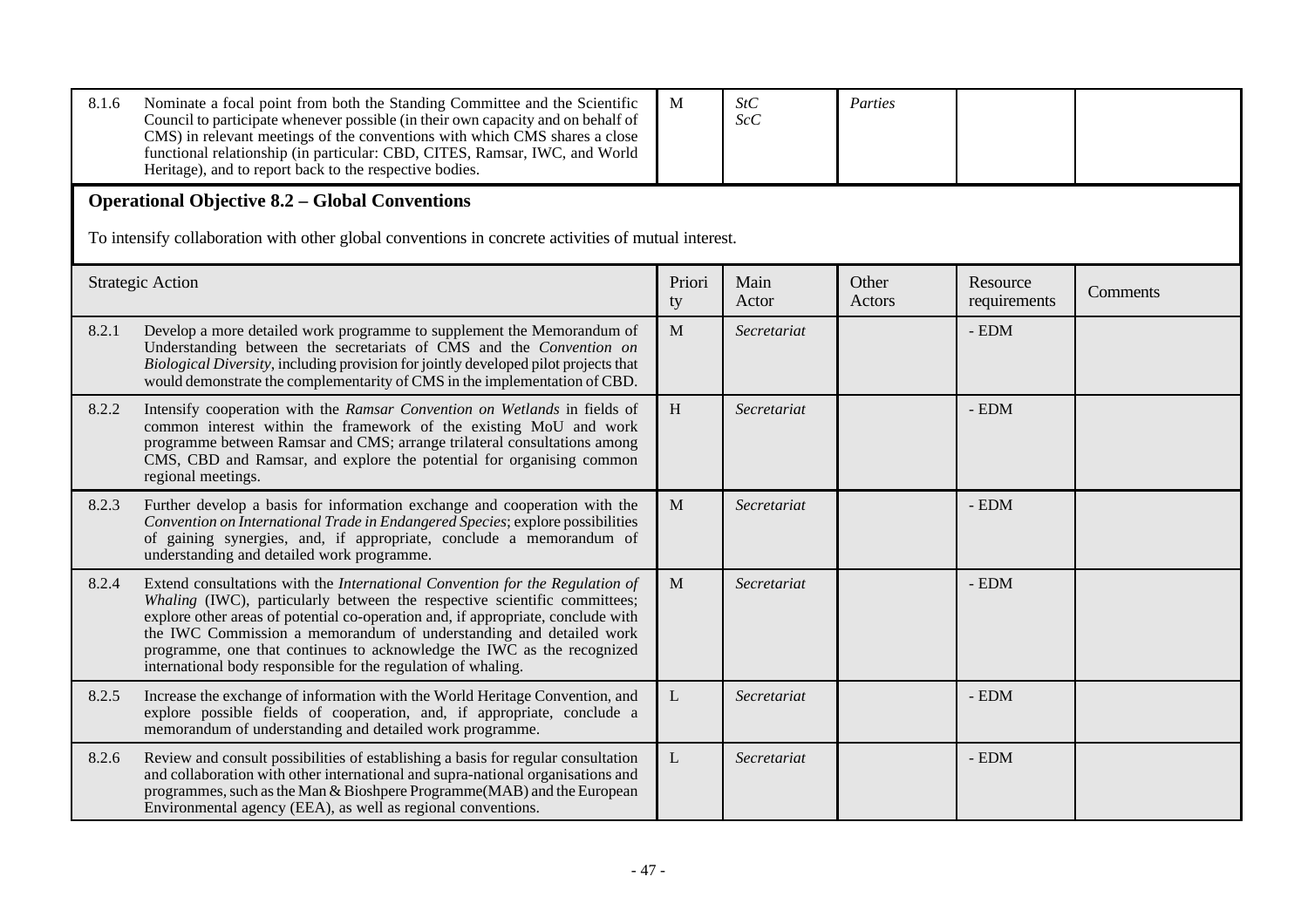## **Operational Objective 8.3 -- Regional Bodies**

To intensify collaboration with regional organizations in concrete activities of mutual interest, particularly in those areas where there may be a tendency for duplication of mandates.

| <b>Strategic Action</b>                                                                                                                                                                  |                                                                                                                                                                                                                                                                                                                                                                                                                                                         | Priori<br>ty | Main<br>Actor | Other<br>Actors           | Resource<br>requirements                   | Comments |  |
|------------------------------------------------------------------------------------------------------------------------------------------------------------------------------------------|---------------------------------------------------------------------------------------------------------------------------------------------------------------------------------------------------------------------------------------------------------------------------------------------------------------------------------------------------------------------------------------------------------------------------------------------------------|--------------|---------------|---------------------------|--------------------------------------------|----------|--|
| 8.3.1                                                                                                                                                                                    | Enhance reciprocal participation of representatives in meetings of CMS and of<br>regional bodies, including CMS Agreements, having a direct interest in<br>migratory species conservation; and explore the potential for collaboration in<br>project activities, organization of meetings, and joint publications.                                                                                                                                      | M            | Secretariat   |                           | - EDM                                      |          |  |
|                                                                                                                                                                                          | Ongoing Action / Maintenance                                                                                                                                                                                                                                                                                                                                                                                                                            |              |               |                           |                                            |          |  |
| 8.3.2                                                                                                                                                                                    | Support the efforts of the secretariats (and interim secretariats) of Agreements<br>concluded under CMS auspices to recruit more Parties; and convene an annual<br>meeting with them to review matters related to implementation and strategic<br>planning, with a view to strengthening collaboration within the CMS family.                                                                                                                           | M            | Secretariat   | Agreement<br>secretariats | - ADS / EDM                                |          |  |
| 8.3.3                                                                                                                                                                                    | Invite each of the secretariats of Agreements concluded under CMS auspices to<br>prepare a report on activities carried out within the framework of the respective<br>Agreements, for submission to each regular meeting of the Conference of the<br>Parties, and to participate as observers in annual meetings of the CMS Standing<br>Committee.                                                                                                      | M            | Secretariat   | Agreement<br>secretariats | - ADS / EDM                                |          |  |
| <b>Operational Objective 8.4 – Non-governmental organizations</b><br>Enhance the participation of specialized non-governmental organizations (NGOs) in the activities of the Convention. |                                                                                                                                                                                                                                                                                                                                                                                                                                                         |              |               |                           |                                            |          |  |
| <b>Strategic Action</b>                                                                                                                                                                  |                                                                                                                                                                                                                                                                                                                                                                                                                                                         | Priori<br>ty | Main<br>Actor | Other<br>Actors           | Resource<br>requirements                   | Comments |  |
| 8.4.1                                                                                                                                                                                    | Prepare, for consideration by the Standing Committee a proposal aimed at<br>encouraging specialized non-governmental organizations to play a more active<br>role in the Convention, as they do for others) for example, institutional support<br>in the provision of scientific advice, submission of proposals and execution of<br>projects for migratory species, and assistance in promotional activities, training<br>and public awareness raising. | M            | Parties       | Secretariat               | $-$ EDM<br>Budget: Sub-<br>contract $(17)$ |          |  |
| 8.4.2                                                                                                                                                                                    | Invite inputs from NGOs at an early stage in the process of drafting of future<br>CMS Agreements.                                                                                                                                                                                                                                                                                                                                                       | M            | Parties       | Secretariat               | - ADS                                      |          |  |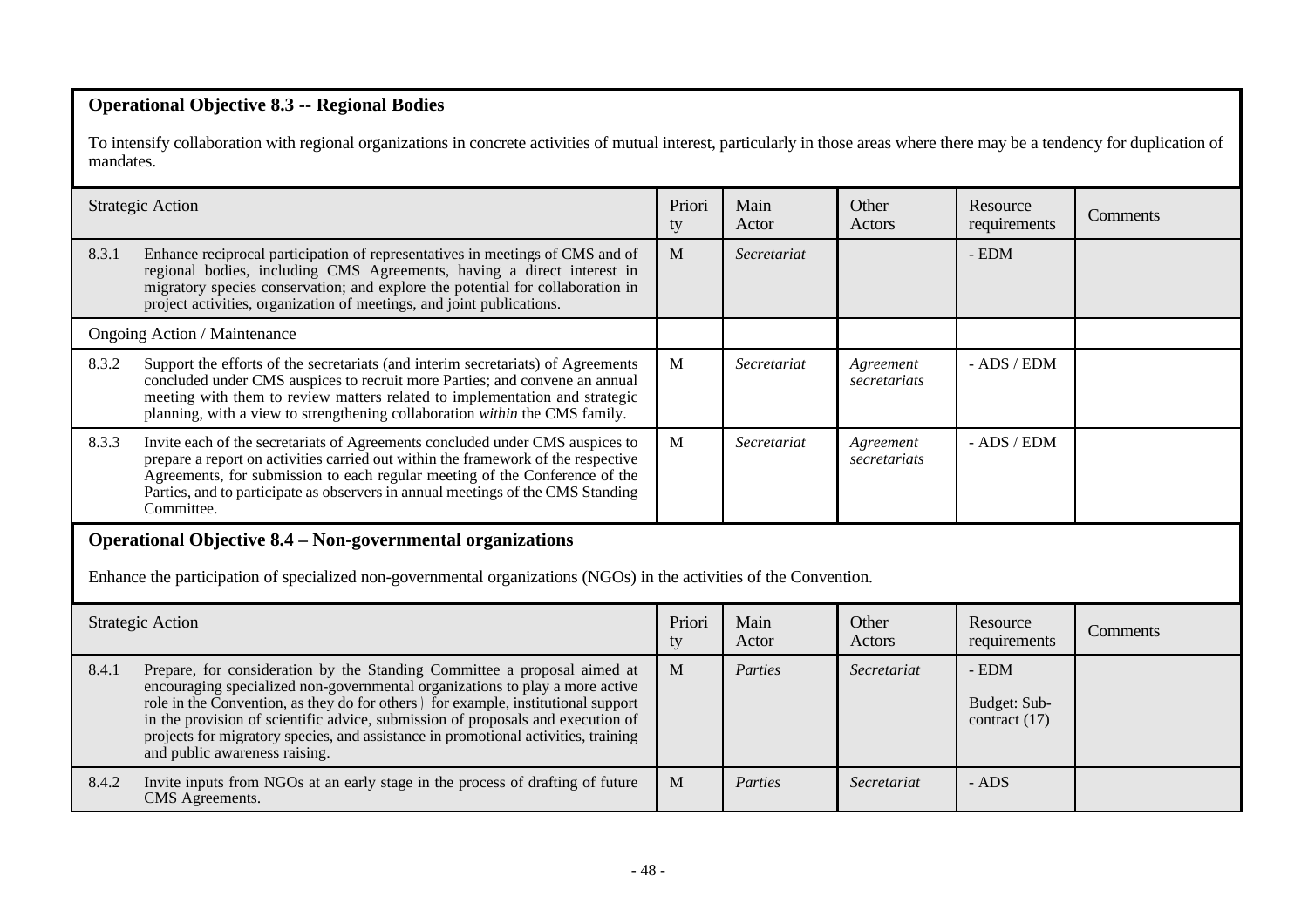| 8.4.3 | Support initiatives of and provide the necessary advice to specialised<br>international NGOs to encourage them to develop and consult new<br>Agreements/MoUs.                                                                                                                                                                                                                                                                                                                       | M            | Secretariat   | StC<br>ScC      | $-$ EDM                  |          |  |  |
|-------|-------------------------------------------------------------------------------------------------------------------------------------------------------------------------------------------------------------------------------------------------------------------------------------------------------------------------------------------------------------------------------------------------------------------------------------------------------------------------------------|--------------|---------------|-----------------|--------------------------|----------|--|--|
| 8.4.4 | Examine the necessity of developing Memoranda of Understanding/Co-operation<br>with selected non-governmental organizations whose activities relate closely to<br>CMS' field of action, particularly terrestrial mammals, marine mammals, marine<br>turtles, fish, etc.                                                                                                                                                                                                             | L            | Secretariat   |                 | - EDM                    |          |  |  |
|       | Ongoing Action / Maintenance                                                                                                                                                                                                                                                                                                                                                                                                                                                        |              |               |                 |                          |          |  |  |
| 8.4.5 | Where there already exists a Memorandum of Agreement between CMS and<br>Wetlands International, develop a detailed annual work plan for co-operative<br>activities and meet formally at least once per year to review its implementation,<br>in order to take full advantage of the expertise in entire Wetlands International<br>network; endeavour to combine consultations with other related organisations,<br>e.g. Ramsar Bureau, AEWA secretariat and BirdLife International. | M            | Secretariat   |                 | - EDM / STS              |          |  |  |
|       | <b>Operational Objective 8.5 – United Nations Environment Programme</b><br>Seek to enhance the participation of the United Nations Environment Programme in CMS programmatic activities, within the mandate accorded by UNEP's Governing<br>Council.                                                                                                                                                                                                                                |              |               |                 |                          |          |  |  |
|       | <b>Strategic Action</b>                                                                                                                                                                                                                                                                                                                                                                                                                                                             | Priori<br>ty | Main<br>Actor | Other<br>Actors | Resource<br>requirements | Comments |  |  |
| 8.5.1 | Participate in and contribute to UNEP efforts to facilitate co-ordination among<br>biodiversity related conventions.                                                                                                                                                                                                                                                                                                                                                                | H            | Secretariat   | <b>UNEP</b>     | - EDM                    |          |  |  |
| 8.5.2 | Guided by the priorities agreed by the COP, propose for inclusion in UNEP's<br>programme of work matters directly related to the conservation and sustainable<br>use of migratory species.                                                                                                                                                                                                                                                                                          | M            | Secretariat   | <b>UNEP</b>     | $-$ EDM                  |          |  |  |
| 8.5.3 | Explore the potential for co-operation with the UNEP Regional Seas programme<br>(including Conventions/Action Plans)                                                                                                                                                                                                                                                                                                                                                                | M            | <b>UNEP</b>   | Secretariat     | - EDM                    |          |  |  |
| 8.5.4 | As necessary and appropriate, explore the potential of hosting out-posted CMS<br>staff with responsibility for the administration of regional agreements.                                                                                                                                                                                                                                                                                                                           | L            | <b>UNEP</b>   | Secretariat     | $-$ EDM $/$ AFP          |          |  |  |